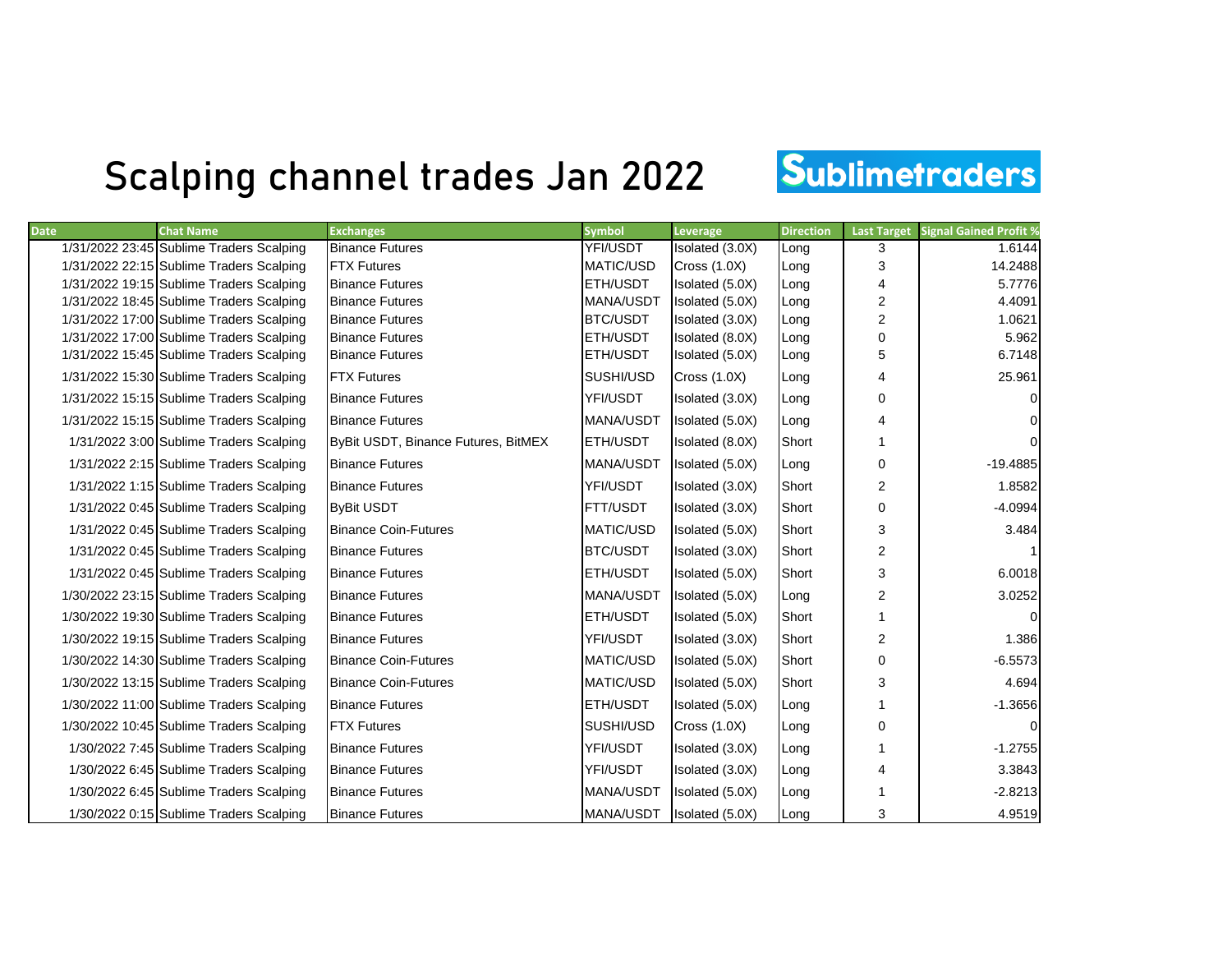| <b>Chat Name</b><br><b>Date</b>          | <b>Exchanges</b>            |                                     | <b>Symbol</b>    | Leverage            | <b>Direction</b> | <b>Last Target</b> | <b>Signal Gained Profit %</b> |
|------------------------------------------|-----------------------------|-------------------------------------|------------------|---------------------|------------------|--------------------|-------------------------------|
| 1/29/2022 21:15 Sublime Traders Scalping | <b>Binance Futures</b>      |                                     | <b>BTC/USDT</b>  | Isolated (3.0X)     | Long             | 0                  | $-3.3624$                     |
| 1/29/2022 20:45 Sublime Traders Scalping | <b>Binance Futures</b>      |                                     | <b>ETH/USDT</b>  | Isolated (5.0X)     | Long             | $\mathbf 0$        | $\overline{0}$                |
| 1/29/2022 20:45 Sublime Traders Scalping | <b>Binance Futures</b>      |                                     | BTC/USDT         | Isolated (3.0X)     | Long             | 0                  | $-2.8345$                     |
| 1/29/2022 13:00 Sublime Traders Scalping | <b>Binance Futures</b>      |                                     | <b>ETH/USDT</b>  | Isolated (8.0X)     | Long             | 1                  | $\Omega$                      |
| 1/29/2022 12:45 Sublime Traders Scalping | <b>Binance Futures</b>      |                                     | <b>ETH/USDT</b>  | Isolated (5.0X)     | Long             | 2                  | 1.6829                        |
| 1/29/2022 7:00 Sublime Traders Scalping  | <b>Binance Futures</b>      |                                     | MANA/USDT        | Isolated (5.0X)     | Long             | 1                  | $-2.8885$                     |
| 1/29/2022 0:30 Sublime Traders Scalping  | <b>Binance Futures</b>      |                                     | YFI/USDT         | Isolated (3.0X)     | Long             | 3                  | 2.5978                        |
| 1/29/2022 0:15 Sublime Traders Scalping  | <b>Binance Futures</b>      |                                     | <b>ETH/USDT</b>  | Isolated (5.0X)     | Long             | $\mathbf 0$        | $-8.2517$                     |
| 1/28/2022 21:30 Sublime Traders Scalping | <b>FTX Futures</b>          |                                     | SUSHI/USD        | <b>Cross (1.0X)</b> | Long             | $\mathbf{2}$       | 12.1556                       |
| 1/28/2022 21:15 Sublime Traders Scalping | <b>FTX Futures</b>          |                                     | <b>MATIC/USD</b> | <b>Cross (1.0X)</b> | Long             | $\overline{2}$     | 10.384                        |
| 1/28/2022 21:00 Sublime Traders Scalping | <b>Binance Futures</b>      |                                     | MANA/USDT        | Isolated (5.0X)     | Long             | $\boldsymbol{2}$   | 3.5788                        |
| 1/28/2022 20:45 Sublime Traders Scalping | <b>Binance Futures</b>      |                                     | BTC/USDT         | Isolated (3.0X)     | Long             | 3                  | 2.1074                        |
| 1/28/2022 16:30 Sublime Traders Scalping | <b>Binance Futures</b>      |                                     | ETH/USDT         | Isolated (5.0X)     | Long             | 5                  | 9.3032                        |
| 1/28/2022 11:00 Sublime Traders Scalping | <b>Binance Futures</b>      |                                     | YFI/USDT         | Isolated (3.0X)     | Short            | 3                  | 2.9973                        |
| 1/28/2022 3:15 Sublime Traders Scalping  | <b>FTX Futures</b>          |                                     | <b>MATIC/USD</b> | Cross $(1.0X)$      | Long             | 0                  | $-68.9631$                    |
| 1/28/2022 3:15 Sublime Traders Scalping  | <b>Binance Futures</b>      |                                     | BTC/USDT         | Isolated (3.0X)     | Long             | 0                  | $-4.3264$                     |
| 1/27/2022 21:00 Sublime Traders Scalping | <b>Binance Futures</b>      |                                     | <b>ETH/USDT</b>  | Isolated (5.0X)     | Short            |                    | $\Omega$                      |
| 1/27/2022 21:00 Sublime Traders Scalping | <b>Binance Futures</b>      |                                     | YFI/USDT         | Isolated (3.0X)     | Short            | 0                  | $-6.334$                      |
| 1/27/2022 21:00 Sublime Traders Scalping |                             | Binance Futures, BitMEX, ByBit USDT | <b>ETH/USDT</b>  | Isolated (8.0X)     | Short            | $\mathbf 0$        | $-17.396$                     |
| 1/27/2022 13:15 Sublime Traders Scalping | <b>IFTX Futures</b>         |                                     | MANA/USD         | <b>Cross (1.0X)</b> | Long             | 0                  | $\Omega$                      |
| 1/27/2022 9:15 Sublime Traders Scalping  | <b>IFTX Futures</b>         |                                     | <b>MANA/USD</b>  | Cross $(1.0X)$      | Long             | 2                  | 18.3443                       |
| 1/27/2022 2:15 Sublime Traders Scalping  | <b>Binance Futures</b>      |                                     | SOL/USDT         | Isolated (5.0X)     | Short            | 0                  | $\Omega$                      |
| 1/27/2022 2:00 Sublime Traders Scalping  |                             | BitMEX, ByBit USDT, Binance Futures | <b>ETH/USDT</b>  | Isolated (8.0X)     | Short            |                    | $\Omega$                      |
| 1/27/2022 2:00 Sublime Traders Scalping  | <b>Binance Coin-Futures</b> |                                     | MATIC/USD        | Isolated (5.0X)     | Short            |                    | $-6.2051$                     |
| 1/27/2022 2:00 Sublime Traders Scalping  | <b>ByBit USDT</b>           |                                     | FTT/USDT         | Isolated (3.0X)     | Short            | 0                  | $\Omega$                      |
| 1/26/2022 22:00 Sublime Traders Scalping | <b>Binance Futures</b>      |                                     | ETH/USDT         | Isolated (5.0X)     | Short            | 2                  | 5.1146                        |
| 1/26/2022 21:45 Sublime Traders Scalping | <b>Binance Futures</b>      |                                     | YFI/USDT         | Isolated (3.0X)     | Short            | $\mathbf 0$        | $\Omega$                      |
| 1/26/2022 21:45 Sublime Traders Scalping | <b>Binance Futures</b>      |                                     | <b>BTC/USDT</b>  | Isolated (3.0X)     | Short            | 3                  | 3.6815                        |
| 1/26/2022 19:30 Sublime Traders Scalping | <b>FTX Futures</b>          |                                     | MANA/USD         | <b>Cross (1.0X)</b> | Long             | $\mathbf 0$        | $-77.6792$                    |
| 1/26/2022 19:15 Sublime Traders Scalping | <b>FTX Futures</b>          |                                     | <b>MATIC/USD</b> | <b>Cross (1.0X)</b> | Long             | 3                  | 34.0936                       |
| 1/26/2022 14:15 Sublime Traders Scalping | <b>FTX Futures</b>          |                                     | SUSHI/USD        | <b>Cross (1.0X)</b> | Long             | $\pmb{0}$          | $\Omega$                      |
| 1/26/2022 14:15 Sublime Traders Scalping | <b>FTX Futures</b>          |                                     | MATIC/USD        | Cross $(1.0X)$      | Long             | $\overline{c}$     | 11.0322                       |
| 1/26/2022 14:15 Sublime Traders Scalping | <b>Binance Futures</b>      |                                     | SOL/USDT         | Isolated (5.0X)     | Long             | 0                  | $-12.0393$                    |
| 1/26/2022 14:15 Sublime Traders Scalping | <b>Binance Futures</b>      |                                     | YFI/USDT         | Isolated (3.0X)     | Long             | $\mathbf 0$        | $\Omega$                      |
| 1/26/2022 14:00 Sublime Traders Scalping | <b>Binance Futures</b>      |                                     | BTC/USDT         | Isolated (3.0X)     | Long             | $\mathbf{1}$       | 1.1193                        |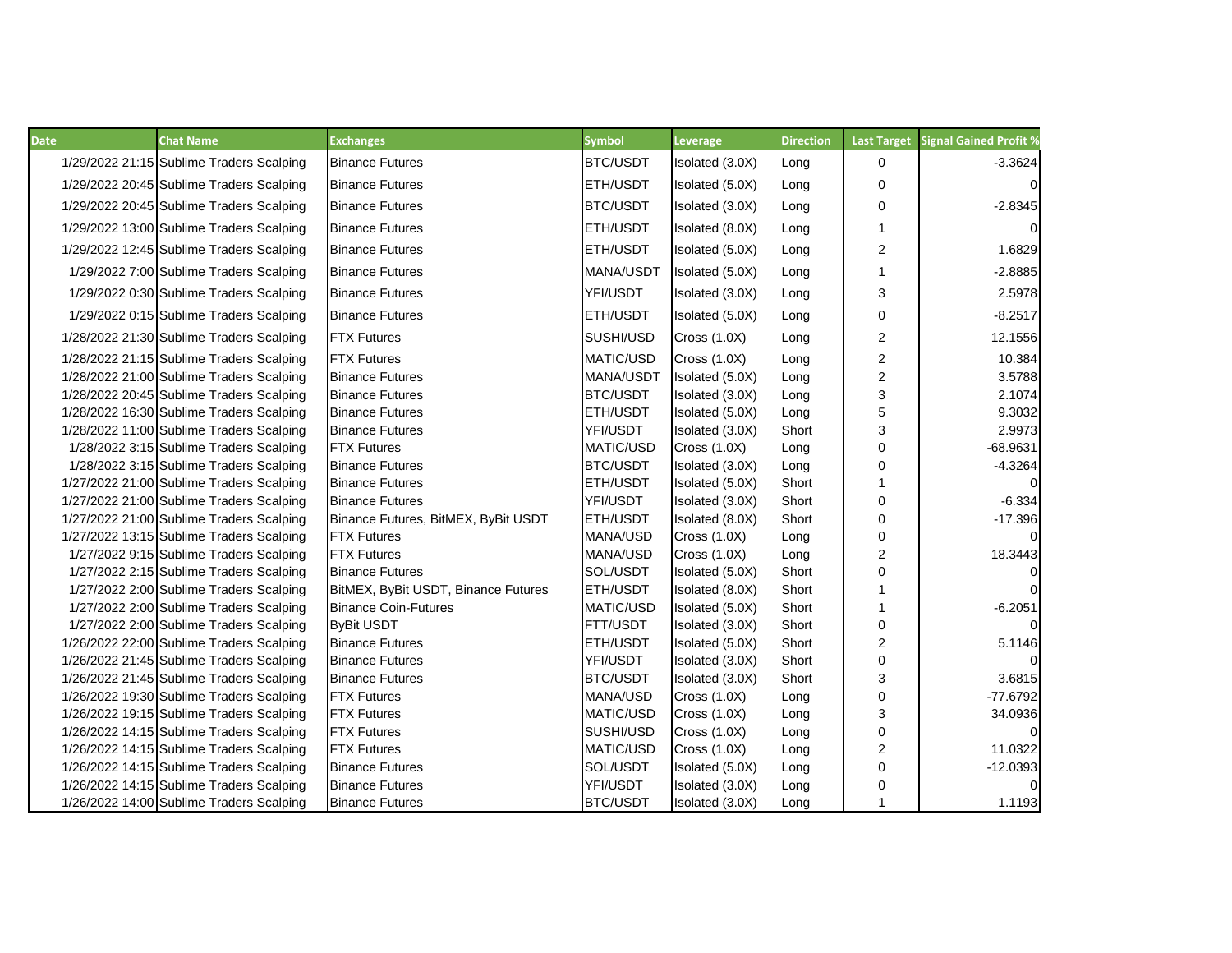| <b>Date</b> | <b>Chat Name</b>                         | <b>Exchanges</b>                    | <b>Symbol</b>    | Leverage            | <b>Direction</b> | <b>Last Target</b>      | <b>Signal Gained Profit %</b> |
|-------------|------------------------------------------|-------------------------------------|------------------|---------------------|------------------|-------------------------|-------------------------------|
|             | 1/26/2022 13:45 Sublime Traders Scalping | <b>FTX Futures</b>                  | MATIC/USD        | <b>Cross (1.0X)</b> | Long             | 5                       | 28.0599                       |
|             | 1/26/2022 13:30 Sublime Traders Scalping | <b>Binance Futures</b>              | <b>ETH/USDT</b>  | Isolated (5.0X)     | Long             | $\overline{\mathbf{4}}$ | 6.155                         |
|             | 1/26/2022 12:00 Sublime Traders Scalping | <b>Binance Futures</b>              | YFI/USDT         | Isolated (3.0X)     | Long             | 5                       | 4.1173                        |
|             | 1/26/2022 11:45 Sublime Traders Scalping | <b>Binance Futures</b>              | BTC/USDT         | Isolated (3.0X)     | Long             | $\overline{c}$          | 1.0882                        |
|             | 1/26/2022 9:45 Sublime Traders Scalping  | <b>Binance Futures</b>              | <b>ETH/USDT</b>  | Isolated (5.0X)     | Long             | 3                       | 3.6225                        |
|             | 1/26/2022 9:15 Sublime Traders Scalping  | <b>FTX Futures</b>                  | MANA/USD         | <b>Cross (1.0X)</b> | Long             | 1                       | $\Omega$                      |
|             | 1/26/2022 0:45 Sublime Traders Scalping  | <b>FTX Futures</b>                  | MANA/USD         | <b>Cross (1.0X)</b> | Long             | 5                       | 50.6329                       |
|             | 1/25/2022 18:30 Sublime Traders Scalping | <b>Binance Futures</b>              | YFI/USDT         | Isolated (3.0X)     | Long             | 1                       | $\Omega$                      |
|             | 1/25/2022 17:45 Sublime Traders Scalping | <b>FTX Futures</b>                  | <b>MATIC/USD</b> | <b>Cross (1.0X)</b> | Long             | 3                       | 29.8681                       |
|             | 1/25/2022 17:30 Sublime Traders Scalping | <b>Binance Futures</b>              | <b>ETH/USDT</b>  | Isolated (5.0X)     | Long             | $\mathbf{1}$            | $-3.2765$                     |
|             | 1/25/2022 17:00 Sublime Traders Scalping | <b>FTX Futures</b>                  | SUSHI/USD        | Cross $(1.0X)$      | Long             | $\overline{c}$          | 19.4819                       |
|             | 1/25/2022 12:45 Sublime Traders Scalping | <b>FTX Futures</b>                  | SUSHI/USD        | <b>Cross (1.0X)</b> | Long             | 1                       | $-16.8833$                    |
|             | 1/24/2022 20:45 Sublime Traders Scalping | <b>FTX Futures</b>                  | MANA/USD         | <b>Cross (1.0X)</b> | Long             | 3                       | 34.8553                       |
|             | 1/24/2022 20:45 Sublime Traders Scalping | <b>Binance Futures</b>              | BTC/USDT         | Isolated (3.0X)     | Long             | 3                       | 4.0895                        |
|             | 1/24/2022 13:00 Sublime Traders Scalping | <b>Binance Futures</b>              | BTC/USDT         | Isolated (3.0X)     | Short            | $\pmb{0}$               | $-7.2366$                     |
|             | 1/24/2022 11:00 Sublime Traders Scalping | ByBit USDT, Binance Futures, BitMEX | <b>ETH/USDT</b>  | Isolated (8.0X)     | Short            | 1                       | $\mathbf 0$                   |
|             | 1/24/2022 11:00 Sublime Traders Scalping | <b>Binance Futures</b>              | <b>BTC/USDT</b>  | Isolated (3.0X)     | Short            | 1                       | $-1.8259$                     |
|             | 1/24/2022 10:45 Sublime Traders Scalping | <b>ByBit USDT</b>                   | FTT/USDT         | Isolated (3.0X)     | Short            | $\boldsymbol{2}$        | 2.5438                        |
|             | 1/24/2022 10:15 Sublime Traders Scalping | <b>Binance Coin-Futures</b>         | <b>MATIC/USD</b> | Isolated (5.0X)     | Short            | $\boldsymbol{2}$        | 3.4896                        |
|             | 1/24/2022 10:15 Sublime Traders Scalping | <b>Binance Futures</b>              | YFI/USDT         | Isolated (3.0X)     | Short            | $\overline{c}$          | 2.7376                        |
|             | 1/24/2022 10:15 Sublime Traders Scalping | <b>Binance Futures</b>              | ETH/USDT         | Isolated (5.0X)     | Short            | 3                       | 7.3496                        |
|             | 1/24/2022 9:45 Sublime Traders Scalping  | <b>ByBit USDT</b>                   | FTT/USDT         | Isolated (3.0X)     | Short            | 4                       | 4.7084                        |
|             | 1/24/2022 9:45 Sublime Traders Scalping  | <b>Binance Futures</b>              | <b>BTC/USDT</b>  | Isolated (3.0X)     | Short            | 5                       | 4.018                         |
|             | 1/24/2022 9:30 Sublime Traders Scalping  | <b>Binance Futures</b>              | SOL/USDT         | Isolated (5.0X)     | Short            | 3                       | 9.5867                        |
|             | 1/24/2022 9:15 Sublime Traders Scalping  | <b>Binance Futures</b>              | <b>ETH/USDT</b>  | Isolated (5.0X)     | Short            | 5                       | 8.688                         |
|             | 1/24/2022 9:00 Sublime Traders Scalping  | <b>Binance Coin-Futures</b>         | MATIC/USD        | Isolated (5.0X)     | Short            | 5                       | 10.2482                       |
|             | 1/24/2022 8:00 Sublime Traders Scalping  | <b>Binance Coin-Futures</b>         | MATIC/USD        | Isolated (5.0X)     | Short            | 1                       | $-4.6638$                     |
|             | 1/24/2022 7:45 Sublime Traders Scalping  | <b>Binance Futures</b>              | YFI/USDT         | Isolated (3.0X)     | Short            | 5                       | 6.0783                        |
|             | 1/24/2022 2:45 Sublime Traders Scalping  | <b>Binance Coin-Futures</b>         | MATIC/USD        | Isolated (5.0X)     | Short            | 5                       | 9.3899                        |
|             | 1/24/2022 0:45 Sublime Traders Scalping  | <b>Binance Futures</b>              | SOL/USDT         | Isolated (5.0X)     | Short            | 4                       | 16.6491                       |
|             | 1/23/2022 23:15 Sublime Traders Scalping | <b>Binance Futures</b>              | YFI/USDT         | Isolated (3.0X)     | Long             | 1                       | $\Omega$                      |
|             | 1/23/2022 23:15 Sublime Traders Scalping | <b>Binance Futures</b>              | <b>BTC/USDT</b>  | Isolated (3.0X)     | Long             | $\mathbf 0$             | $-4.8475$                     |
|             | 1/23/2022 19:45 Sublime Traders Scalping | <b>Binance Futures</b>              | <b>ETH/USDT</b>  | Isolated (5.0X)     | Short            | $\mathbf{1}$            | $\Omega$                      |
|             | 1/23/2022 18:30 Sublime Traders Scalping | <b>Binance Futures</b>              | SOL/USDT         | Isolated (5.0X)     | Short            | $\overline{c}$          | 4.2886                        |
|             | 1/23/2022 7:30 Sublime Traders Scalping  | <b>Binance Futures</b>              | <b>BNB/USDT</b>  | Isolated (10.0X)    | Long             | 1                       | $-11.7593$                    |
|             | 1/22/2022 18:45 Sublime Traders Scalping | <b>Binance Futures</b>              | <b>ETH/USDT</b>  | Isolated (5.0X)     | Short            | 0                       | $-16.8974$                    |
|             | 1/22/2022 18:45 Sublime Traders Scalping | <b>Binance Futures</b>              | <b>BTC/USDT</b>  | Isolated (3.0X)     | Short            | 0                       | $-6.5829$                     |
|             | 1/22/2022 18:15 Sublime Traders Scalping | <b>Binance Futures</b>              | SOL/USDT         | Isolated (5.0X)     | Short            | 1                       | $\mathbf 0$                   |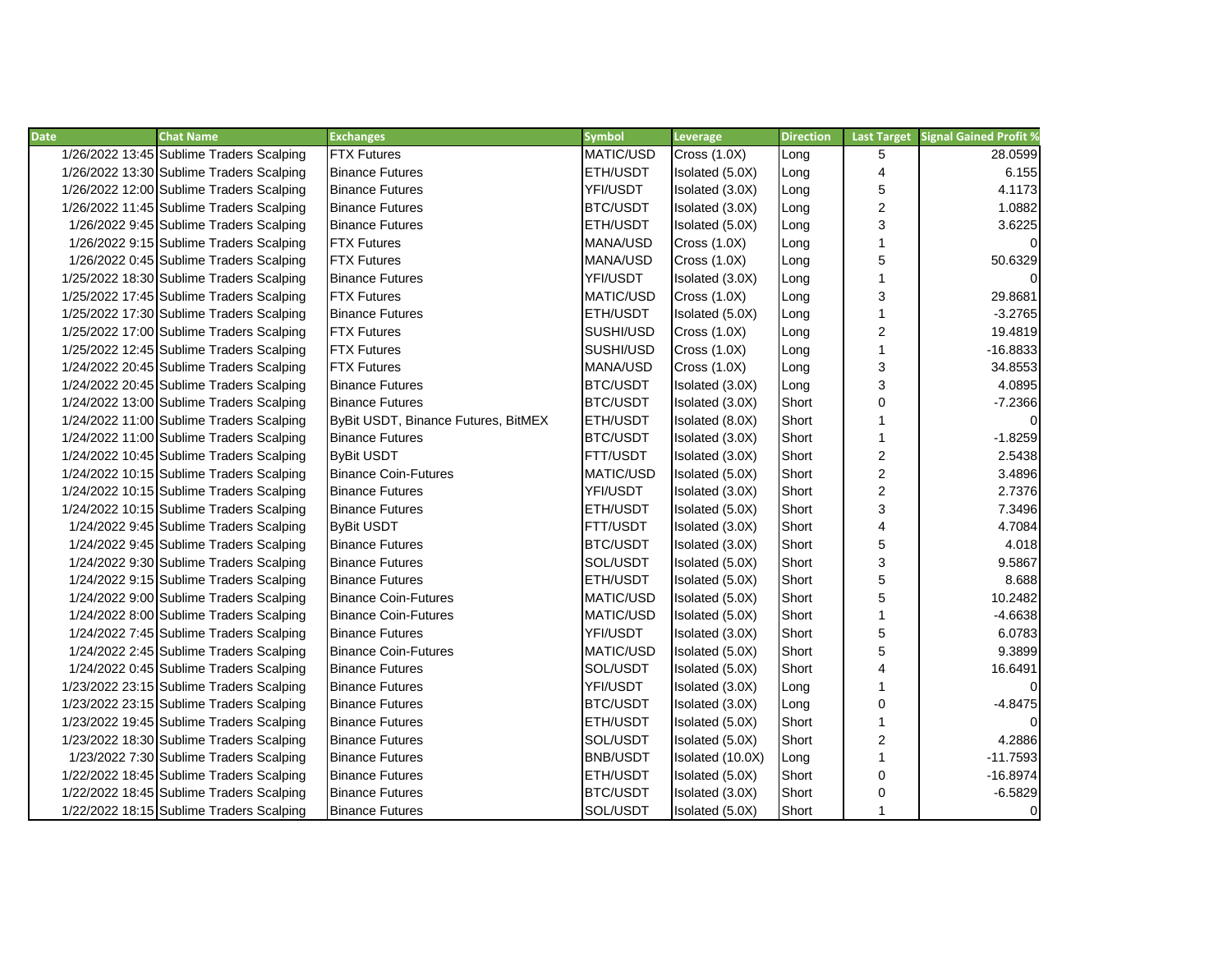| <b>Date</b> | <b>Chat Name</b>                         | <b>Exchanges</b>                    | <b>Symbol</b>    | Leverage        | <b>Direction</b> | <b>Last Target</b> | <b>Signal Gained Profit %</b> |
|-------------|------------------------------------------|-------------------------------------|------------------|-----------------|------------------|--------------------|-------------------------------|
|             | 1/22/2022 10:15 Sublime Traders Scalping | <b>Binance Futures</b>              | SOL/USDT         | Isolated (5.0X) | Short            | $\Omega$           |                               |
|             | 1/22/2022 10:00 Sublime Traders Scalping | <b>Binance Futures</b>              | <b>BTC/USDT</b>  | Isolated (3.0X) | Short            | 3                  | 3.3736                        |
|             | 1/22/2022 10:00 Sublime Traders Scalping | <b>Binance Futures</b>              | ETH/USDT         | Isolated (5.0X) | Short            | $\overline{c}$     | 5.0986                        |
|             | 1/22/2022 9:50 Sublime Traders Scalping  | <b>Binance Futures</b>              | AVAX/USDT        | Isolated (3.0X) | Short            | 4                  | 6.8426                        |
|             | 1/22/2022 9:45 Sublime Traders Scalping  | <b>Binance Coin-Futures</b>         | MATIC/USD        | Isolated (5.0X) | Short            | 4                  | 14.9824                       |
|             | 1/22/2022 9:45 Sublime Traders Scalping  | <b>Binance Futures</b>              | YFI/USDT         | Isolated (3.0X) | Short            | 3                  | 8.2534                        |
|             | 1/22/2022 9:45 Sublime Traders Scalping  | <b>ByBit USDT</b>                   | FTT/USDT         | Isolated (3.0X) | Short            | 3                  | 6.9547                        |
|             | 1/22/2022 9:10 Sublime Traders Scalping  | <b>Binance Futures</b>              | AVAX/USDT        | Isolated (3.0X) | Short            | 5                  | 6.9055                        |
|             | 1/22/2022 7:30 Sublime Traders Scalping  | <b>ByBit USDT</b>                   | FTT/USDT         | Isolated (3.0X) | Short            | 0                  |                               |
|             | 1/22/2022 6:55 Sublime Traders Scalping  | <b>Binance Futures</b>              | AVAX/USDT        | Isolated (3.0X) | Short            | 4                  | 5.2208                        |
|             | 1/22/2022 6:00 Sublime Traders Scalping  | <b>Binance Futures</b>              | SOL/USDT         | Isolated (5.0X) | Short            | 3                  | 11.2846                       |
|             | 1/22/2022 6:00 Sublime Traders Scalping  | <b>Binance Futures</b>              | YFI/USDT         | Isolated (3.0X) | Short            | 5                  | 10.5072                       |
|             | 1/22/2022 6:00 Sublime Traders Scalping  | <b>Binance Coin-Futures</b>         | MATIC/USD        | Isolated (5.0X) | Short            | 3                  | 8.3359                        |
|             | 1/22/2022 6:00 Sublime Traders Scalping  | BitMEX, Binance Futures, ByBit USDT | ETH/USDT         | Isolated (8.0X) | Short            | $\boldsymbol{2}$   | 24.526                        |
|             | 1/22/2022 5:55 Sublime Traders Scalping  | <b>Binance Futures</b>              | AVAX/USDT        | Isolated (3.0X) | Short            | 5                  | 4.6868                        |
|             | 1/22/2022 5:30 Sublime Traders Scalping  | <b>Binance Futures</b>              | ETH/USDT         | Isolated (5.0X) | Short            | 2                  | 3.9023                        |
|             | 1/21/2022 22:45 Sublime Traders Scalping | <b>Binance Futures</b>              | AVAX/USDT        | Isolated (3.0X) | Short            |                    | $-2.7348$                     |
|             | 1/21/2022 22:30 Sublime Traders Scalping | <b>ByBit USDT</b>                   | FTT/USDT         | Isolated (3.0X) | Short            | 0                  |                               |
|             | 1/21/2022 22:00 Sublime Traders Scalping | <b>Binance Futures</b>              | <b>BTC/USDT</b>  | Isolated (3.0X) | Short            | 3                  | 4.2311                        |
|             | 1/21/2022 22:00 Sublime Traders Scalping | <b>Binance Futures</b>              | YFI/USDT         | Isolated (3.0X) | Short            | 3                  | 6.2234                        |
|             | 1/21/2022 22:00 Sublime Traders Scalping | <b>Binance Futures</b>              | ETH/USDT         | Isolated (5.0X) | Short            | 4                  | 13.8669                       |
|             | 1/21/2022 22:00 Sublime Traders Scalping | BitMEX, Binance Futures, ByBit USDT | ETH/USDT         | Isolated (8.0X) | Short            | 3                  | 24.0361                       |
|             | 1/21/2022 21:50 Sublime Traders Scalping | <b>Binance Futures</b>              | AVAX/USDT        | Isolated (3.0X) | Short            | $\mathbf 0$        | $\mathbf 0$                   |
|             | 1/21/2022 21:45 Sublime Traders Scalping | <b>Binance Coin-Futures</b>         | MATIC/USD        | Isolated (5.0X) | Short            | 0                  | $\Omega$                      |
|             | 1/21/2022 21:45 Sublime Traders Scalping | <b>Binance Futures</b>              | SOL/USDT         | Isolated (5.0X) | Short            | 0                  | $\Omega$                      |
|             | 1/21/2022 21:35 Sublime Traders Scalping | <b>Binance Futures</b>              | AVAX/USDT        | Isolated (3.0X) | Short            | 5                  | 5.8447                        |
|             | 1/21/2022 20:15 Sublime Traders Scalping | <b>ByBit USDT</b>                   | FTT/USDT         | Isolated (3.0X) | Short            | 5                  | 7.5164                        |
|             | 1/21/2022 20:15 Sublime Traders Scalping | <b>Binance Futures</b>              | YFI/USDT         | Isolated (3.0X) | Short            | 4                  | 6.403                         |
|             | 1/21/2022 20:15 Sublime Traders Scalping | <b>Binance Futures</b>              | AVAX/USDT        | Isolated (3.0X) | Short            | 0                  | $-5.2229$                     |
|             | 1/21/2022 20:00 Sublime Traders Scalping | <b>Binance Coin-Futures</b>         | MATIC/USD        | Isolated (5.0X) | Short            | 2                  | 4.341                         |
|             | 1/21/2022 20:00 Sublime Traders Scalping | <b>Binance Futures</b>              | ETH/USDT         | Isolated (5.0X) | Short            | 4                  |                               |
|             | 1/21/2022 13:00 Sublime Traders Scalping | Binance Futures, BitMEX, ByBit USDT | ETH/USDT         | Isolated (8.0X) | Short            | $\mathbf 0$        |                               |
|             | 1/21/2022 12:45 Sublime Traders Scalping | <b>ByBit USDT</b>                   | FTT/USDT         | Isolated (3.0X) | Short            | $\mathbf 0$        | $\Omega$                      |
|             | 1/21/2022 12:45 Sublime Traders Scalping | <b>Binance Futures</b>              | YFI/USDT         | Isolated (3.0X) | Short            | $\mathbf 0$        | $\Omega$                      |
|             | 1/21/2022 12:45 Sublime Traders Scalping | <b>Binance Futures</b>              | ETH/USDT         | Isolated (5.0X) | Short            | 0                  |                               |
|             | 1/21/2022 12:35 Sublime Traders Scalping | <b>Binance Futures</b>              | <b>AVAX/USDT</b> | Isolated (3.0X) | Short            | 3                  | 2.2107                        |
|             | 1/21/2022 12:30 Sublime Traders Scalping | <b>Binance Coin-Futures</b>         | MATIC/USD        | Isolated (5.0X) | Short            | $\boldsymbol{2}$   | 2.6998                        |
|             | 1/21/2022 12:15 Sublime Traders Scalping | <b>Binance Futures</b>              | SOL/USDT         | Isolated (5.0X) | Short            | 0                  | 0                             |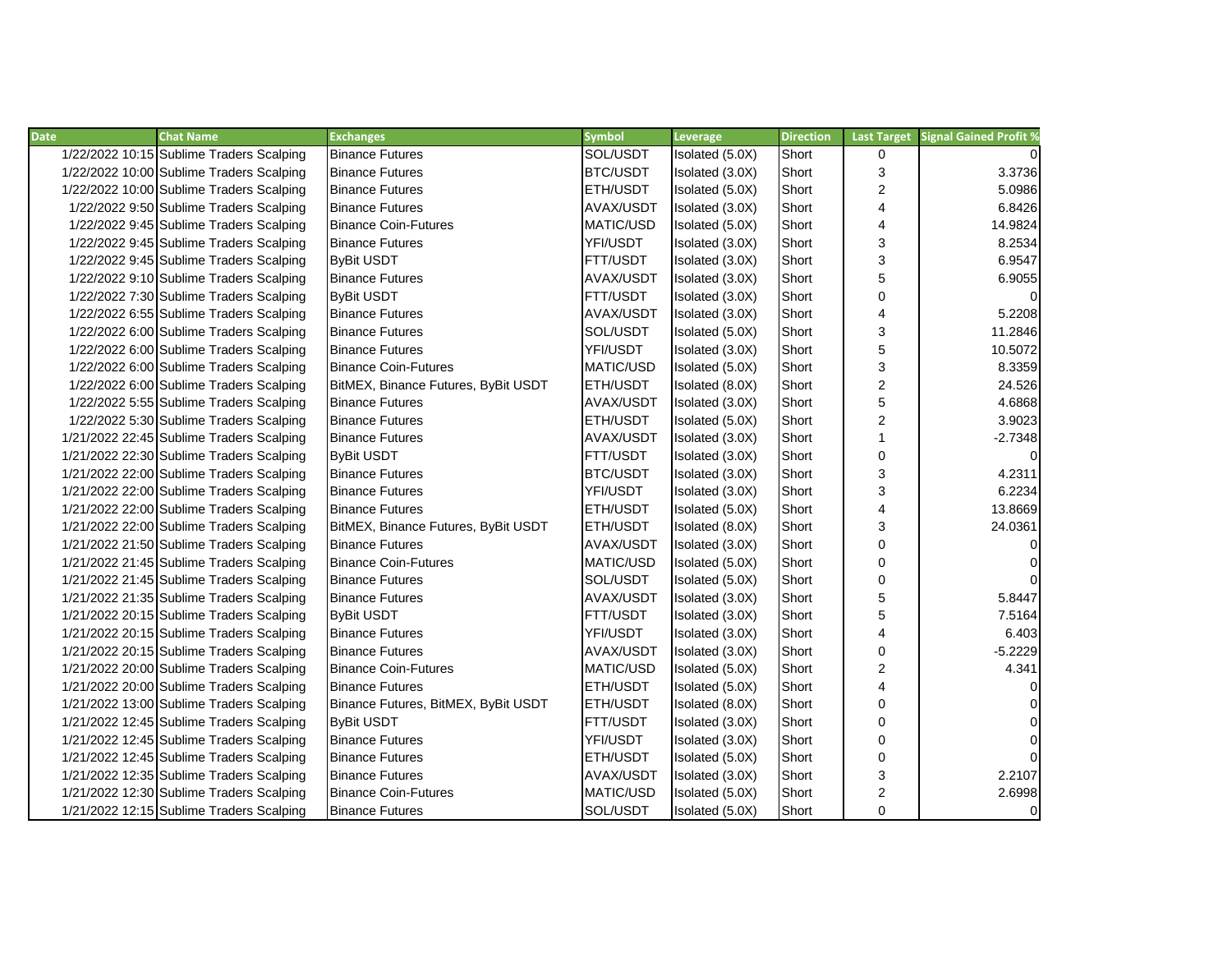| <b>Date</b> | <b>Chat Name</b>                         | <b>Exchanges</b>                    | <b>Symbol</b>    | Leverage            | <b>Direction</b> | <b>Last Target</b>      | <b>Signal Gained Profit %</b> |
|-------------|------------------------------------------|-------------------------------------|------------------|---------------------|------------------|-------------------------|-------------------------------|
|             | 1/21/2022 12:10 Sublime Traders Scalping | <b>Binance Futures</b>              | AVAX/USDT        | Isolated (3.0X)     | Short            | 5                       | 2.9009                        |
|             | 1/21/2022 0:05 Sublime Traders Scalping  | <b>Binance Futures</b>              | AVAX/USDT        | Isolated (3.0X)     | Short            | 0                       | $-4.5784$                     |
|             | 1/21/2022 0:01 Sublime Traders Scalping  | <b>Binance Coin-Futures</b>         | MATIC/USD        | Isolated (5.0X)     | Short            | 0                       | $-10.3864$                    |
|             | 1/21/2022 0:00 Sublime Traders Scalping  | <b>Binance Futures</b>              | ETH/USDT         | Isolated (5.0X)     | Short            | 5                       | 8.3047                        |
|             | 1/20/2022 23:30 Sublime Traders Scalping | <b>ByBit USDT</b>                   | <b>FTT/USDT</b>  | Isolated (3.0X)     | Short            | 3                       | 3.3635                        |
|             | 1/20/2022 23:30 Sublime Traders Scalping | <b>Binance Futures</b>              | SOL/USDT         | Isolated (5.0X)     | Short            | 0                       | $\overline{0}$                |
|             | 1/20/2022 23:00 Sublime Traders Scalping | BitMEX, Binance Futures, ByBit USDT | ETH/USDT         | Isolated (8.0X)     | Short            | 0                       | $\overline{0}$                |
|             | 1/20/2022 22:20 Sublime Traders Scalping | <b>Binance Futures</b>              | AVAX/USDT        | Isolated (3.0X)     | Short            | 5                       | 4.0064                        |
|             | 1/20/2022 22:01 Sublime Traders Scalping | <b>Binance Coin-Futures</b>         | MATIC/USD        | Isolated (5.0X)     | Short            | 5                       | 7.1563                        |
|             | 1/20/2022 22:01 Sublime Traders Scalping | <b>Binance Futures</b>              | BTC/USDT         | Isolated (3.0X)     | Short            | 5                       | 3.3979                        |
|             | 1/20/2022 22:01 Sublime Traders Scalping | <b>Binance Futures</b>              | AVAX/USDT        | Isolated (3.0X)     | Short            | 0                       | $-3.3625$                     |
|             | 1/20/2022 22:01 Sublime Traders Scalping | <b>Binance Futures</b>              | YFI/USDT         | Isolated (3.0X)     | Short            | 5                       | 4.3797                        |
|             | 1/20/2022 22:00 Sublime Traders Scalping | <b>Binance Futures</b>              | ETH/USDT         | Isolated (5.0X)     | Short            | 3                       | 3.9222                        |
|             | 1/20/2022 21:45 Sublime Traders Scalping | <b>Binance Futures</b>              | AVAX/USDT        | Isolated (3.0X)     | Short            | $\overline{\mathbf{4}}$ | 1.9407                        |
|             | 1/20/2022 16:00 Sublime Traders Scalping | <b>Binance Futures</b>              | ETH/USDT         | Isolated (8.0X)     | Long             | 0                       | $\overline{0}$                |
|             | 1/20/2022 15:45 Sublime Traders Scalping | <b>FTX Futures</b>                  | <b>MATIC/USD</b> | Cross(1.0X)         | Long             | 1                       | 18.8292                       |
|             | 1/20/2022 15:15 Sublime Traders Scalping | <b>Binance Futures</b>              | <b>BTC/USDT</b>  | Isolated (3.0X)     | Long             | $\overline{c}$          | 0.84                          |
|             | 1/20/2022 15:00 Sublime Traders Scalping | <b>Binance Futures</b>              | ETH/USDT         | Isolated (5.0X)     | Long             | $\overline{\mathbf{4}}$ | 3.2979                        |
|             | 1/20/2022 14:45 Sublime Traders Scalping | <b>Binance Futures</b>              | <b>BTC/USDT</b>  | Isolated (3.0X)     | Long             | 5                       | 2.0921                        |
|             | 1/20/2022 14:45 Sublime Traders Scalping | <b>Binance Futures</b>              | AVAX/USDT        | Isolated (3.0X)     | Long             | $\overline{\mathbf{c}}$ | 0.6483                        |
|             | 1/20/2022 14:15 Sublime Traders Scalping | <b>FTX Futures</b>                  | MANA/USD         | <b>Cross (1.0X)</b> | Long             | $\overline{\mathbf{c}}$ | 6.7153                        |
|             | 1/20/2022 14:15 Sublime Traders Scalping | <b>FTX Futures</b>                  | SUSHI/USD        | <b>Cross (1.0X)</b> | Long             | 3                       | 17.8919                       |
|             | 1/20/2022 14:15 Sublime Traders Scalping | <b>FTX Futures</b>                  | MATIC/USD        | <b>Cross (1.0X)</b> | Long             | $\overline{4}$          | 15.2498                       |
|             | 1/20/2022 13:45 Sublime Traders Scalping | <b>Binance Futures</b>              | ETH/USDT         | Isolated (5.0X)     | Long             | 4                       | 3.544                         |
|             | 1/20/2022 13:40 Sublime Traders Scalping | <b>Binance Futures</b>              | <b>AVAX/USDT</b> | Isolated (3.0X)     | Long             | 5                       | 1.7497                        |
|             | 1/20/2022 11:00 Sublime Traders Scalping | <b>FTX Futures</b>                  | <b>MANA/USD</b>  | Cross(1.0X)         | Long             | 5                       | 17.2451                       |
|             | 1/20/2022 9:45 Sublime Traders Scalping  | <b>Binance Futures</b>              | YFI/USDT         | Isolated (3.0X)     | Long             | 4                       | 2.6869                        |
|             | 1/20/2022 8:30 Sublime Traders Scalping  | <b>FTX Futures</b>                  | SUSHI/USD        | <b>Cross (1.0X)</b> | Long             | 3                       | 17.6595                       |
|             | 1/20/2022 6:05 Sublime Traders Scalping  | <b>Binance Futures</b>              | AVAX/USDT        | Isolated (3.0X)     | Long             | $\overline{c}$          | 0.4486                        |
|             | 1/20/2022 3:00 Sublime Traders Scalping  | <b>Binance Futures</b>              | YFI/USDT         | Isolated (3.0X)     | Long             | $\overline{\mathbf{4}}$ | 3.49                          |
|             | 1/19/2022 23:50 Sublime Traders Scalping | <b>Binance Futures</b>              | AVAX/USDT        | Isolated (3.0X)     | Short            | 3                       | 1.0554                        |
|             | 1/19/2022 14:40 Sublime Traders Scalping | <b>Binance Futures</b>              | AVAX/USDT        | Isolated (3.0X)     | Long             | 0                       | $-2.7455$                     |
|             | 1/19/2022 8:00 Sublime Traders Scalping  | Binance Futures, BitMEX, ByBit USDT | <b>ETH/USDT</b>  | Isolated (8.0X)     | Short            | 0                       | 0.4442                        |
|             | 1/19/2022 7:35 Sublime Traders Scalping  | <b>Binance Futures</b>              | AVAX/USDT        | Isolated (3.0X)     | Short            | 3                       | 1.4002                        |
|             | 1/19/2022 7:15 Sublime Traders Scalping  | <b>Binance Coin-Futures</b>         | MATIC/USD        | Isolated (5.0X)     | Short            | $\mathbf{1}$            | $-2.1662$                     |
|             | 1/19/2022 7:15 Sublime Traders Scalping  | <b>Binance Futures</b>              | BTC/USDT         | Isolated (3.0X)     | Short            | 1                       | $-0.6925$                     |
|             | 1/19/2022 7:15 Sublime Traders Scalping  | <b>Binance Futures</b>              | <b>ETH/USDT</b>  | Isolated (5.0X)     | Short            | 1                       | 1.6135                        |
|             | 1/19/2022 7:10 Sublime Traders Scalping  | <b>Binance Futures</b>              | AVAX/USDT        | Isolated (3.0X)     | Short            | 5                       | 1.8649                        |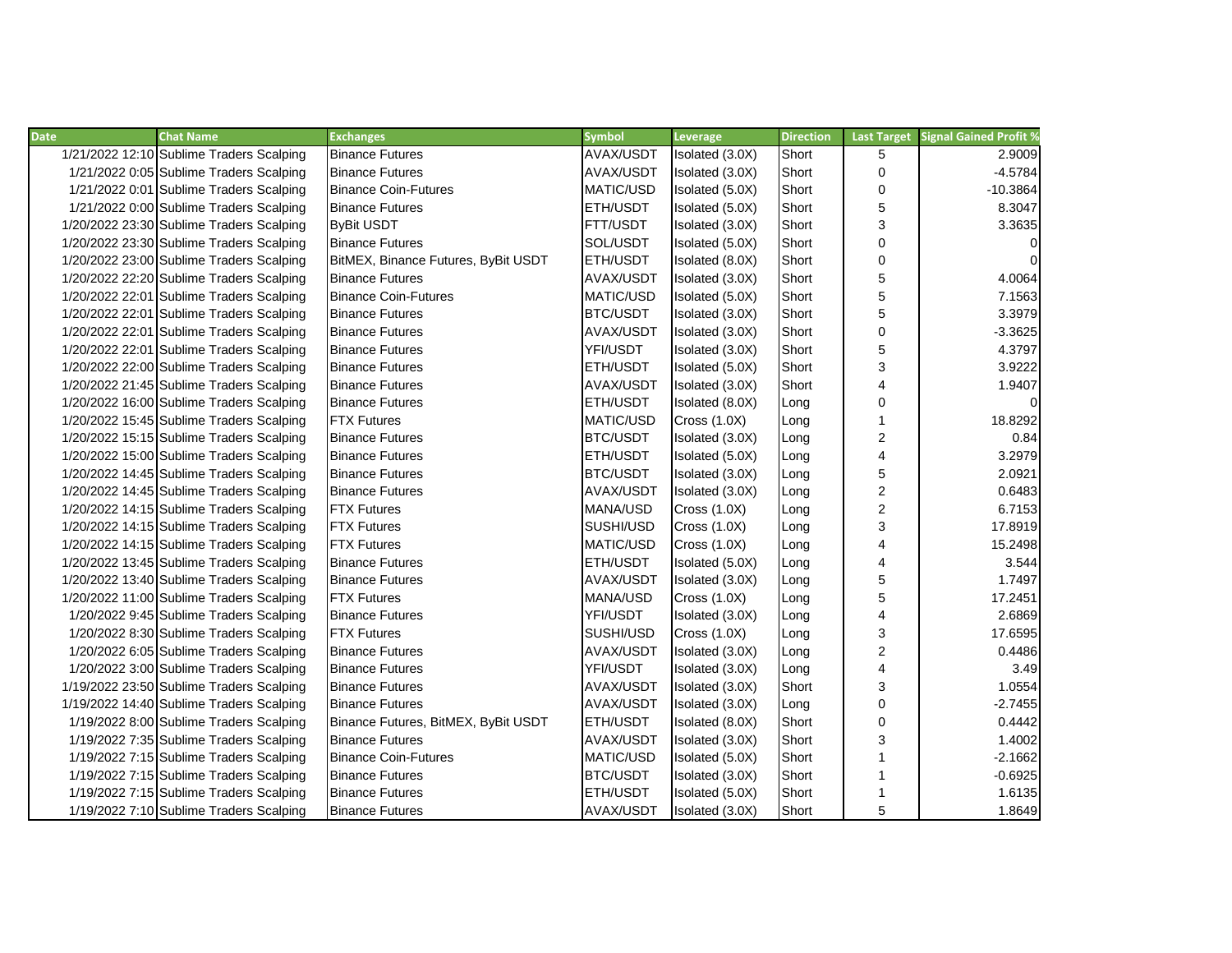| <b>Date</b> | <b>Chat Name</b>                         | <b>Exchanges</b>                    | <b>Symbol</b>    | Leverage        | <b>Direction</b> | <b>Last Target</b>      | <b>Signal Gained Profit %</b> |
|-------------|------------------------------------------|-------------------------------------|------------------|-----------------|------------------|-------------------------|-------------------------------|
|             | 1/19/2022 3:00 Sublime Traders Scalping  | <b>Binance Coin-Futures</b>         | MATIC/USD        | Isolated (5.0X) | Short            | 3                       | 3.7169                        |
|             | 1/18/2022 22:45 Sublime Traders Scalping | <b>Binance Futures</b>              | BTC/USDT         | Isolated (3.0X) | Long             | 0                       | $-2.7761$                     |
|             | 1/18/2022 21:45 Sublime Traders Scalping | <b>Binance Futures</b>              | <b>AVAX/USDT</b> | Isolated (3.0X) | Long             | $\overline{c}$          | 0.5749                        |
|             | 1/18/2022 16:30 Sublime Traders Scalping | <b>Binance Futures</b>              | YFI/USDT         | Isolated (3.0X) | Long             | 3                       | 4.3717                        |
|             | 1/18/2022 14:30 Sublime Traders Scalping | <b>Binance Coin-Futures</b>         | MATIC/USD        | Isolated (5.0X) | Short            | $\mathbf{1}$            | $-2.788$                      |
|             | 1/18/2022 13:45 Sublime Traders Scalping | <b>Binance Futures</b>              | YFI/USDT         | Isolated (3.0X) | Long             | $\mathbf 0$             | 0                             |
|             | 1/18/2022 13:45 Sublime Traders Scalping | <b>Binance Futures</b>              | AVAX/USDT        | Isolated (3.0X) | Short            | 3                       | 1.3635                        |
|             | 1/18/2022 13:30 Sublime Traders Scalping | <b>ByBit USDT</b>                   | FTT/USDT         | Isolated (3.0X) | Short            | $\overline{\mathbf{c}}$ | 1.0369                        |
|             | 1/18/2022 13:15 Sublime Traders Scalping | <b>Binance Futures</b>              | <b>BTC/USDT</b>  | Isolated (3.0X) | Short            | $\overline{2}$          | 0.7157                        |
|             | 1/18/2022 13:15 Sublime Traders Scalping | <b>Binance Futures</b>              | ETH/USDT         | Isolated (5.0X) | Short            | 3                       | 2.8405                        |
|             | 1/18/2022 9:30 Sublime Traders Scalping  | <b>Binance Futures</b>              | YFI/USDT         | Isolated (3.0X) | Short            | $\mathbf 0$             | $\Omega$                      |
|             | 1/18/2022 9:15 Sublime Traders Scalping  | <b>Binance Futures</b>              | <b>ETH/USDT</b>  | Isolated (5.0X) | Short            |                         | $\Omega$                      |
|             | 1/18/2022 9:00 Sublime Traders Scalping  | ByBit USDT, Binance Futures, BitMEX | ETH/USDT         | Isolated (8.0X) | Short            | 1                       | 0.5271                        |
|             | 1/18/2022 8:55 Sublime Traders Scalping  | <b>Binance Futures</b>              | AVAX/USDT        | Isolated (3.0X) | Short            | 3                       | 1.2645                        |
|             | 1/18/2022 8:30 Sublime Traders Scalping  | <b>Binance Coin-Futures</b>         | MATIC/USD        | Isolated (5.0X) | Short            | 5                       | 6.7778                        |
|             | 1/18/2022 4:15 Sublime Traders Scalping  | <b>ByBit USDT</b>                   | FTT/USDT         | Isolated (3.0X) | Short            | 3                       | 1.7678                        |
|             | 1/17/2022 22:15 Sublime Traders Scalping | <b>ByBit USDT</b>                   | <b>FTT/USDT</b>  | Isolated (3.0X) | Short            | 0                       | $-3.7491$                     |
|             | 1/17/2022 22:00 Sublime Traders Scalping | Binance Futures, BitMEX, ByBit USDT | <b>ETH/USDT</b>  | Isolated (8.0X) | Short            | $\mathbf 0$             | $\overline{0}$                |
|             | 1/17/2022 21:45 Sublime Traders Scalping | <b>Binance Futures</b>              | SOL/USDT         | Isolated (5.0X) | Short            | $\Omega$                | $\overline{0}$                |
|             | 1/17/2022 21:30 Sublime Traders Scalping | <b>Binance Coin-Futures</b>         | <b>MATIC/USD</b> | Isolated (5.0X) | Short            | 1                       | $\Omega$                      |
|             | 1/17/2022 21:30 Sublime Traders Scalping | <b>Binance Futures</b>              | <b>AVAX/USDT</b> | Isolated (3.0X) | Short            | 3                       | 1.2963                        |
|             | 1/17/2022 21:30 Sublime Traders Scalping | <b>Binance Futures</b>              | <b>ETH/USDT</b>  | Isolated (5.0X) | Short            | $\overline{c}$          | 1.5135                        |
|             | 1/17/2022 17:15 Sublime Traders Scalping | <b>ByBit USDT</b>                   | FTT/USDT         | Isolated (3.0X) | Short            | 0                       | $\Omega$                      |
|             | 1/17/2022 17:05 Sublime Traders Scalping | <b>Binance Futures</b>              | <b>AVAX/USDT</b> | Isolated (3.0X) | Short            | $\overline{c}$          | 0.8243                        |
|             | 1/17/2022 16:15 Sublime Traders Scalping | <b>Binance Futures</b>              | AVAX/USDT        | Isolated (3.0X) | Short            | 3                       | 1.3667                        |
|             | 1/17/2022 16:15 Sublime Traders Scalping | <b>Binance Futures</b>              | BTC/USDT         | Isolated (3.0X) | Short            | $\overline{c}$          | 0.7701                        |
|             | 1/17/2022 16:00 Sublime Traders Scalping | <b>Binance Coin-Futures</b>         | MATIC/USD        | Isolated (5.0X) | Short            | $\overline{c}$          | 2.5371                        |
|             | 1/17/2022 16:00 Sublime Traders Scalping | <b>ByBit USDT</b>                   | FTT/USDT         | Isolated (3.0X) | Short            | $\overline{\mathbf{c}}$ | 0.993                         |
|             | 1/17/2022 15:15 Sublime Traders Scalping | <b>Binance Futures</b>              | <b>ETH/USDT</b>  | Isolated (5.0X) | Short            | $\overline{2}$          | 1.5652                        |
|             | 1/17/2022 12:00 Sublime Traders Scalping | <b>Binance Futures</b>              | AVAX/USDT        | Isolated (3.0X) | Short            | 3                       | 1.1088                        |
|             | 1/17/2022 5:15 Sublime Traders Scalping  | <b>Binance Futures</b>              | BTC/USDT         | Isolated (3.0X) | Short            | $\mathbf 0$             | $-1.9988$                     |
|             | 1/17/2022 5:00 Sublime Traders Scalping  | <b>ByBit USDT</b>                   | FTT/USDT         | Isolated (3.0X) | Short            | 0                       | $\Omega$                      |
|             | 1/17/2022 5:00 Sublime Traders Scalping  | <b>Binance Futures</b>              | AVAX/USDT        | Isolated (3.0X) | Short            | 2                       | 0.7027                        |
|             | 1/17/2022 4:00 Sublime Traders Scalping  | <b>Binance Futures</b>              | <b>ETH/USDT</b>  | Isolated (5.0X) | Short            | 1                       | $-1.3535$                     |
|             | 1/17/2022 4:00 Sublime Traders Scalping  | ByBit USDT, BitMEX, Binance Futures | ETH/USDT         | Isolated (8.0X) | Short            | 1                       | $-0.9576$                     |
|             | 1/17/2022 4:00 Sublime Traders Scalping  | <b>Binance Futures</b>              | YFI/USDT         | Isolated (3.0X) | Short            | 3                       | 2.2958                        |
|             | 1/17/2022 3:15 Sublime Traders Scalping  | <b>Binance Futures</b>              | YFI/USDT         | Isolated (3.0X) | Short            | 4                       | 3.2564                        |
|             | 1/17/2022 2:35 Sublime Traders Scalping  | <b>Binance Futures</b>              | AVAX/USDT        | Isolated (3.0X) | Short            | 4                       | 1.6933                        |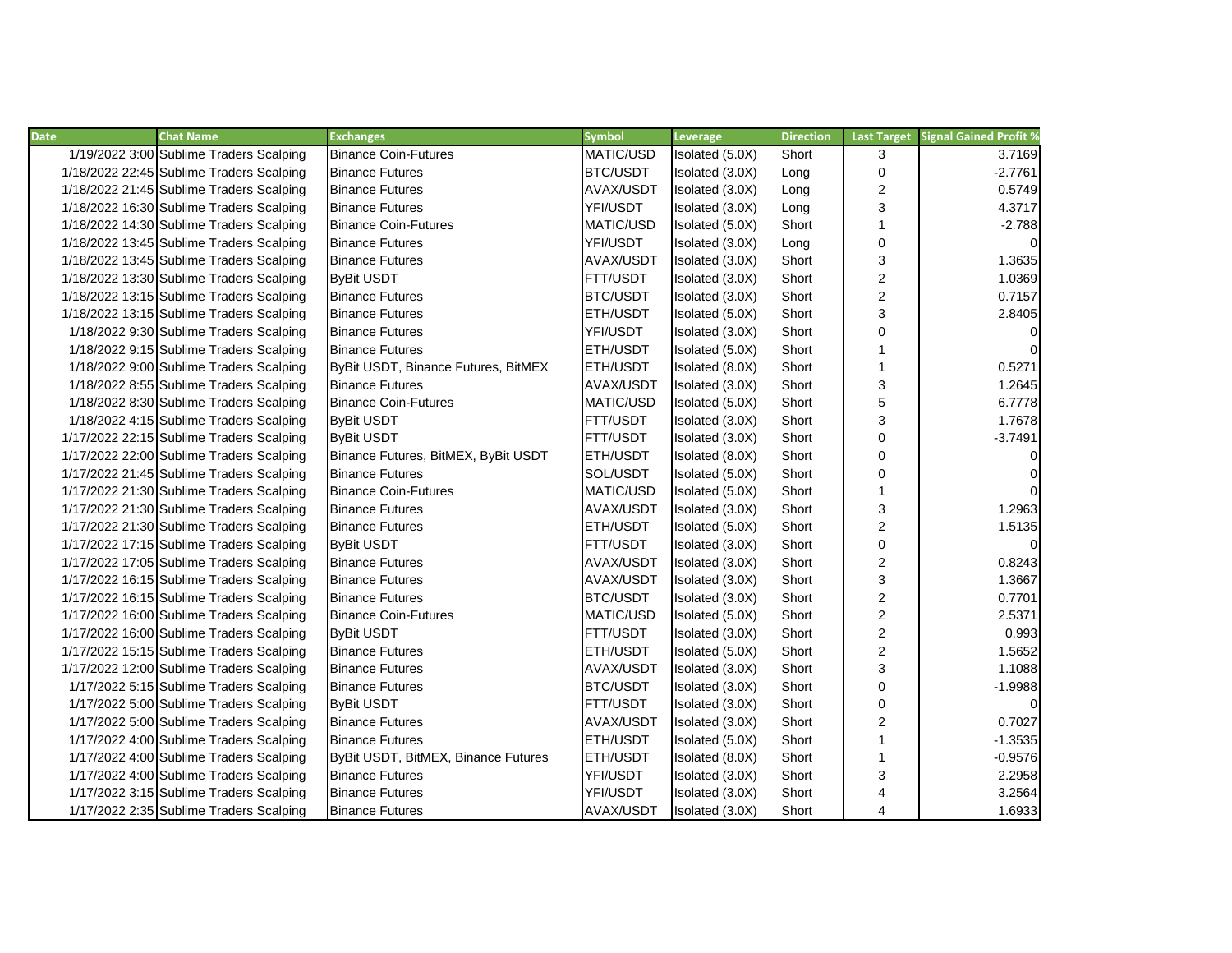| <b>Date</b> | <b>Chat Name</b>                         | <b>Exchanges</b>            | <b>Symbol</b>    | Leverage            | <b>Direction</b> | <b>Last Target</b>      | <b>Signal Gained Profit %</b> |
|-------------|------------------------------------------|-----------------------------|------------------|---------------------|------------------|-------------------------|-------------------------------|
|             | 1/17/2022 2:00 Sublime Traders Scalping  | <b>FTX Futures</b>          | MANA/USD         | <b>Cross (1.0X)</b> | Long             | 0                       | $-29.8357$                    |
|             | 1/17/2022 1:15 Sublime Traders Scalping  | <b>FTX Futures</b>          | MATIC/USD        | <b>Cross (1.0X)</b> | Long             | 3                       | 10.8279                       |
|             | 1/16/2022 22:15 Sublime Traders Scalping | <b>FTX Futures</b>          | SUSHI/USD        | <b>Cross (1.0X)</b> | Long             | 0                       | $-24.2075$                    |
|             | 1/16/2022 19:45 Sublime Traders Scalping | <b>Binance Futures</b>      | AVAX/USDT        | Isolated (3.0X)     | Short            | 0                       | $-1.7223$                     |
|             | 1/16/2022 17:00 Sublime Traders Scalping | <b>Binance Futures</b>      | <b>ETH/USDT</b>  | Isolated (8.0X)     | Long             | 0                       | $\overline{0}$                |
|             | 1/16/2022 16:30 Sublime Traders Scalping | <b>Binance Futures</b>      | <b>ETH/USDT</b>  | Isolated (5.0X)     | Long             | $\Omega$                | $\overline{0}$                |
|             | 1/16/2022 16:15 Sublime Traders Scalping | <b>FTX Futures</b>          | MANA/USD         | <b>Cross (1.0X)</b> | Long             | 0                       | $\overline{0}$                |
|             | 1/16/2022 15:15 Sublime Traders Scalping | <b>FTX Futures</b>          | <b>MANA/USD</b>  | <b>Cross (1.0X)</b> | Long             | 5                       | 17.881                        |
|             | 1/16/2022 14:35 Sublime Traders Scalping | <b>Binance Futures</b>      | AVAX/USDT        | Isolated (3.0X)     | Long             | 0                       | $-2.5058$                     |
|             | 1/16/2022 13:30 Sublime Traders Scalping | <b>Binance Coin-Futures</b> | MATIC/USD        | Isolated (5.0X)     | Short            | 0                       | $-5.2051$                     |
|             | 1/16/2022 13:30 Sublime Traders Scalping | <b>Binance Futures</b>      | BTC/USDT         | Isolated (3.0X)     | Short            | 0                       | $-2.0216$                     |
|             | 1/16/2022 13:30 Sublime Traders Scalping | <b>Binance Futures</b>      | <b>ETH/USDT</b>  | Isolated (5.0X)     | Short            | 0                       | $\overline{0}$                |
|             | 1/16/2022 11:15 Sublime Traders Scalping | <b>Binance Futures</b>      | ETH/USDT         | Isolated (5.0X)     | Short            | 0                       | $\Omega$                      |
|             | 1/16/2022 8:20 Sublime Traders Scalping  | <b>Binance Futures</b>      | AVAX/USDT        | Isolated (3.0X)     | Long             | 0                       | $-1.8477$                     |
|             | 1/16/2022 2:50 Sublime Traders Scalping  | <b>Binance Futures</b>      | AVAX/USDT        | Isolated (3.0X)     | Short            | $\mathbf{1}$            | $-0.6985$                     |
|             | 1/16/2022 2:30 Sublime Traders Scalping  | <b>Binance Futures</b>      | AVAX/USDT        | Isolated (3.0X)     | Short            | 0                       | $-1.9139$                     |
|             | 1/15/2022 19:10 Sublime Traders Scalping | <b>Binance Futures</b>      | AVAX/USDT        | Isolated (3.0X)     | Long             | 4                       | 1.2427                        |
|             | 1/15/2022 18:45 Sublime Traders Scalping | <b>Binance Futures</b>      | YFI/USDT         | Isolated (3.0X)     | Long             | 2                       | 1.2184                        |
|             | 1/15/2022 16:30 Sublime Traders Scalping | <b>FTX Futures</b>          | <b>MATIC/USD</b> | Cross(1.0X)         | Long             | 0                       | $-29.4431$                    |
|             | 1/15/2022 16:15 Sublime Traders Scalping | <b>Binance Futures</b>      | YFI/USDT         | Isolated (3.0X)     | Long             | $\overline{\mathbf{4}}$ | 3.4078                        |
|             | 1/15/2022 16:00 Sublime Traders Scalping | <b>Binance Futures</b>      | <b>BTC/USDT</b>  | Isolated (3.0X)     | Long             | 3                       | 1.1823                        |
|             | 1/15/2022 15:00 Sublime Traders Scalping | <b>Binance Futures</b>      | <b>ETH/USDT</b>  | Isolated (8.0X)     | Long             | $\mathbf{1}$            | $\overline{0}$                |
|             | 1/15/2022 14:45 Sublime Traders Scalping | <b>Binance Futures</b>      | <b>ETH/USDT</b>  | Isolated (5.0X)     | Long             | $\overline{\mathbf{c}}$ | 1.4321                        |
|             | 1/15/2022 14:35 Sublime Traders Scalping | <b>Binance Futures</b>      | AVAX/USDT        | Isolated (3.0X)     | Long             | $\overline{\mathbf{4}}$ | 1.7184                        |
|             | 1/15/2022 14:15 Sublime Traders Scalping | <b>FTX Futures</b>          | MANA/USD         | Cross $(1.0X)$      | Long             | $\mathbf{1}$            | $\overline{0}$                |
|             | 1/15/2022 14:05 Sublime Traders Scalping | <b>Binance Futures</b>      | AVAX/USDT        | Isolated (3.0X)     | Long             | 5                       | 1.727                         |
|             | 1/15/2022 12:45 Sublime Traders Scalping | <b>Binance Futures</b>      | ETH/USDT         | Isolated (5.0X)     | Short            | 1                       | $-1.1077$                     |
|             | 1/15/2022 11:45 Sublime Traders Scalping | <b>FTX Futures</b>          | MANA/USD         | <b>Cross (1.0X)</b> | Long             | 0                       | $-18.9549$                    |
|             | 1/15/2022 9:15 Sublime Traders Scalping  | <b>FTX</b> Futures          | SUSHI/USD        | <b>Cross (1.0X)</b> | Long             | 0                       | $\overline{0}$                |
|             | 1/15/2022 3:45 Sublime Traders Scalping  | <b>FTX Futures</b>          | SUSHI/USD        | <b>Cross (1.0X)</b> | Long             | 0                       | $-24.9815$                    |
|             | 1/15/2022 2:30 Sublime Traders Scalping  | <b>Binance Futures</b>      | AVAX/USDT        | Isolated (3.0X)     | Long             | 1                       | $-0.5906$                     |
|             | 1/15/2022 1:10 Sublime Traders Scalping  | <b>Binance Futures</b>      | AVAX/USDT        | Isolated (3.0X)     | Long             | 1                       | $-0.5763$                     |
|             | 1/14/2022 21:45 Sublime Traders Scalping | <b>FTX Futures</b>          | MATIC/USD        | <b>Cross (1.0X)</b> | Long             | 3                       | 11.1811                       |
|             | 1/14/2022 19:45 Sublime Traders Scalping | <b>Binance Futures</b>      | <b>ETH/USDT</b>  | Isolated (5.0X)     | Long             | $\overline{\mathbf{c}}$ | 1.6255                        |
|             | 1/14/2022 19:15 Sublime Traders Scalping | <b>FTX Futures</b>          | MANA/USD         | <b>Cross (1.0X)</b> | Long             | 3                       | 17.4815                       |
|             | 1/14/2022 15:15 Sublime Traders Scalping | <b>Binance Futures</b>      | YFI/USDT         | Isolated (3.0X)     | Long             | 0                       | $\Omega$                      |
|             | 1/14/2022 11:15 Sublime Traders Scalping | <b>Binance Coin-Futures</b> | <b>MATIC/USD</b> | Isolated (5.0X)     | Short            |                         | $-3.5922$                     |
|             | 1/14/2022 11:10 Sublime Traders Scalping | <b>Binance Futures</b>      | AVAX/USDT        | Isolated (3.0X)     | Short            | 1                       | $-0.9909$                     |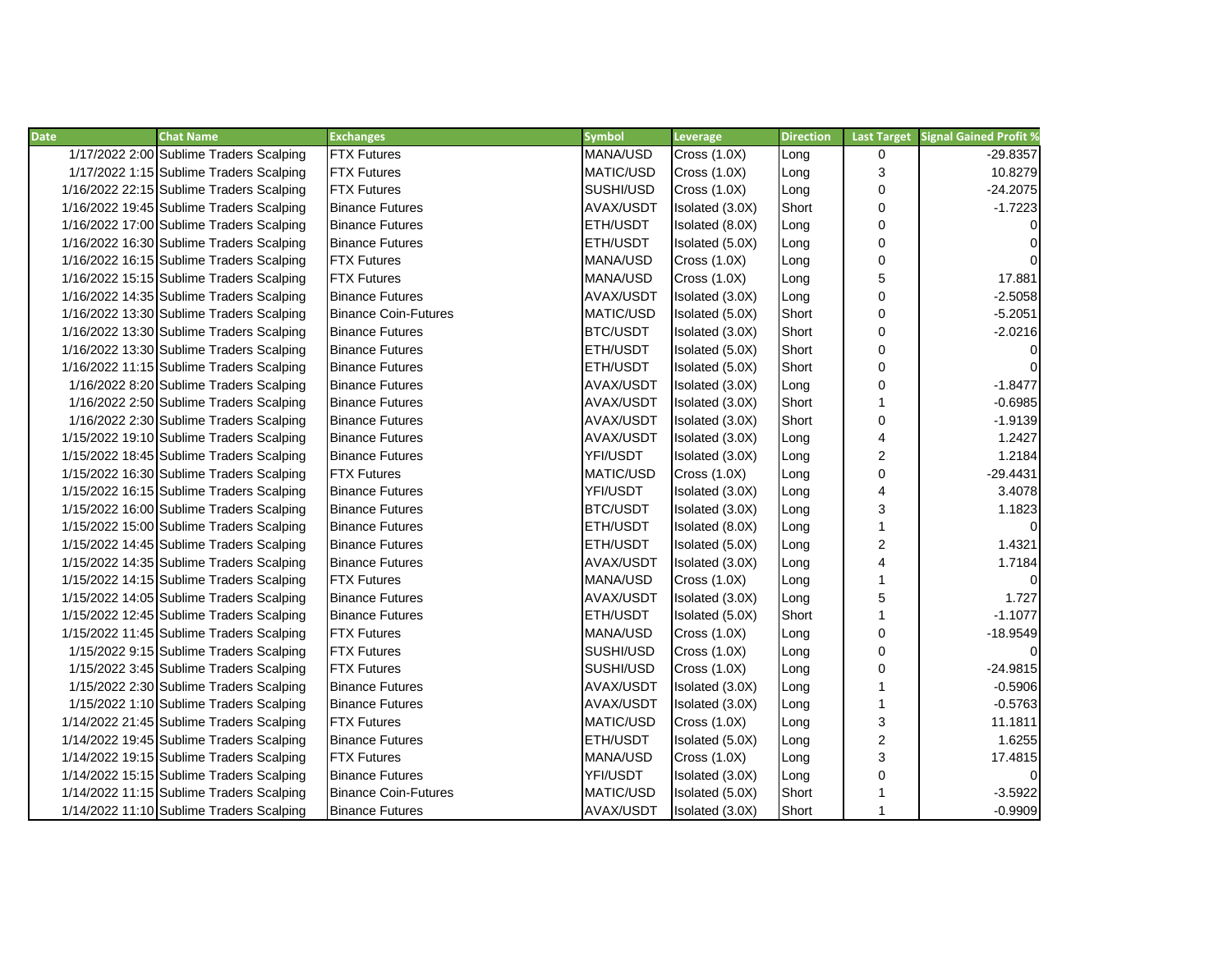| <b>Date</b> | <b>Chat Name</b>                         | <b>Exchanges</b>                    | <b>Symbol</b>    | Leverage            | <b>Direction</b> | <b>Last Target</b>      | <b>Signal Gained Profit %</b> |
|-------------|------------------------------------------|-------------------------------------|------------------|---------------------|------------------|-------------------------|-------------------------------|
|             | 1/14/2022 11:00 Sublime Traders Scalping | Binance Futures, ByBit USDT, BitMEX | ETH/USDT         | Isolated (8.0X)     | Short            | 1                       |                               |
|             | 1/14/2022 11:00 Sublime Traders Scalping | <b>Binance Futures</b>              | ETH/USDT         | Isolated (5.0X)     | Short            | 1                       | $\Omega$                      |
|             | 1/14/2022 10:55 Sublime Traders Scalping | <b>Binance Futures</b>              | AVAX/USDT        | Isolated (3.0X)     | Short            | 1                       | $-0.7924$                     |
|             | 1/14/2022 0:05 Sublime Traders Scalping  | <b>Binance Futures</b>              | AVAX/USDT        | Isolated (3.0X)     | Short            | 0                       | $-3.4459$                     |
|             | 1/13/2022 22:55 Sublime Traders Scalping | <b>Binance Futures</b>              | AVAX/USDT        | Isolated (3.0X)     | Short            | 0                       | $-2.7163$                     |
|             | 1/13/2022 17:45 Sublime Traders Scalping | <b>Binance Futures</b>              | BTC/USDT         | Isolated (3.0X)     | Short            | $\overline{c}$          | 1.1024                        |
|             | 1/13/2022 17:30 Sublime Traders Scalping | <b>Binance Futures</b>              | YFI/USDT         | Isolated (3.0X)     | Short            | 0                       | $\overline{0}$                |
|             | 1/13/2022 17:15 Sublime Traders Scalping | <b>Binance Coin-Futures</b>         | <b>MATIC/USD</b> | Isolated (5.0X)     | Short            | $\overline{\mathbf{c}}$ | 3.0968                        |
|             | 1/13/2022 17:15 Sublime Traders Scalping | <b>Binance Futures</b>              | <b>AVAX/USDT</b> | Isolated (3.0X)     | Short            | $\overline{c}$          | 1.2208                        |
|             | 1/13/2022 16:15 Sublime Traders Scalping | <b>Binance Futures</b>              | YFI/USDT         | Isolated (3.0X)     | Short            | $\overline{4}$          | $\overline{0}$                |
|             | 1/13/2022 15:35 Sublime Traders Scalping | <b>Binance Futures</b>              | AVAX/USDT        | Isolated (3.0X)     | Short            | 0                       | $-4.5023$                     |
|             | 1/13/2022 15:30 Sublime Traders Scalping | <b>Binance Futures</b>              | <b>ETH/USDT</b>  | Isolated (5.0X)     | Short            | $\overline{4}$          | 4.6748                        |
|             | 1/13/2022 14:45 Sublime Traders Scalping | <b>Binance Futures</b>              | SOL/USDT         | Isolated (5.0X)     | Long             | 0                       | $\overline{0}$                |
|             | 1/13/2022 14:30 Sublime Traders Scalping | <b>Binance Futures</b>              | BTC/USDT         | Isolated (3.0X)     | Long             | $\mathbf{1}$            | $-0.6243$                     |
|             | 1/13/2022 14:20 Sublime Traders Scalping | <b>Binance Futures</b>              | AVAX/USDT        | Isolated (3.0X)     | Long             | 2                       | 0.6756                        |
|             | 1/13/2022 14:05 Sublime Traders Scalping | <b>Binance Futures</b>              | AVAX/USDT        | Isolated (3.0X)     | Long             | 5                       | 1.7705                        |
|             | 1/13/2022 13:00 Sublime Traders Scalping | <b>Binance Futures</b>              | SOL/USDT         | Isolated (5.0X)     | Long             | $\overline{4}$          | 5.6485                        |
|             | 1/13/2022 13:00 Sublime Traders Scalping | <b>FTX Futures</b>                  | MANA/USD         | <b>Cross (1.0X)</b> | Long             | 0                       | $-22.8186$                    |
|             | 1/13/2022 11:30 Sublime Traders Scalping | <b>FTX Futures</b>                  | SUSHI/USD        | <b>Cross (1.0X)</b> | Long             | 1                       | $-12.0852$                    |
|             | 1/13/2022 10:15 Sublime Traders Scalping | <b>FTX Futures</b>                  | SUSHI/USD        | <b>Cross (1.0X)</b> | Long             | 0                       | $\overline{0}$                |
|             | 1/13/2022 8:30 Sublime Traders Scalping  | <b>Binance Futures</b>              | SOL/USDT         | Isolated (5.0X)     | Long             | 0                       | $\overline{0}$                |
|             | 1/13/2022 1:45 Sublime Traders Scalping  | <b>Binance Futures</b>              | AVAX/USDT        | Isolated (3.0X)     | Short            | 3                       | 1.3736                        |
|             | 1/12/2022 21:30 Sublime Traders Scalping | <b>Binance Futures</b>              | <b>BTC/USDT</b>  | Isolated (3.0X)     | Long             | 0                       | $-2.5758$                     |
|             | 1/12/2022 20:00 Sublime Traders Scalping | <b>Binance Futures</b>              | SOL/USDT         | Isolated (5.0X)     | Long             | 0                       | $\Omega$                      |
|             | 1/12/2022 14:00 Sublime Traders Scalping | <b>FTX Futures</b>                  | SUSHI/USD        | <b>Cross (1.0X)</b> | Long             | 0                       | $-45.6295$                    |
|             | 1/12/2022 14:00 Sublime Traders Scalping | <b>Binance Futures</b>              | SOL/USDT         | Isolated (5.0X)     | Long             | 4                       | 6.8793                        |
|             | 1/12/2022 13:45 Sublime Traders Scalping | <b>FTX Futures</b>                  | MATIC/USD        | Cross $(1.0X)$      | Long             | 0                       | $-39.268$                     |
|             | 1/12/2022 13:45 Sublime Traders Scalping | <b>Binance Futures</b>              | BTC/USDT         | Isolated (3.0X)     | Long             | 0                       | $-3.2724$                     |
|             | 1/12/2022 13:45 Sublime Traders Scalping | <b>Binance Futures</b>              | ETH/USDT         | Isolated (5.0X)     | Long             | $\overline{\mathbf{c}}$ | 2.0237                        |
|             | 1/12/2022 13:00 Sublime Traders Scalping | <b>Binance Futures</b>              | <b>ETH/USDT</b>  | Isolated (8.0X)     | Long             | $\mathbf{1}$            | 5.9639                        |
|             | 1/12/2022 13:00 Sublime Traders Scalping | <b>FTX Futures</b>                  | MANA/USD         | <b>Cross (1.0X)</b> | Long             | 2                       | 9.9187                        |
|             | 1/12/2022 12:15 Sublime Traders Scalping | <b>Binance Futures</b>              | YFI/USDT         | Isolated (3.0X)     | Long             | $\overline{c}$          | 1.4881                        |
|             | 1/12/2022 11:45 Sublime Traders Scalping | <b>FTX Futures</b>                  | MANA/USD         | <b>Cross (1.0X)</b> | Long             | 0                       | $\Omega$                      |
|             | 1/12/2022 11:45 Sublime Traders Scalping | <b>Binance Futures</b>              | <b>ETH/USDT</b>  | Isolated (5.0X)     | Long             | 3                       | 4.2236                        |
|             | 1/12/2022 10:00 Sublime Traders Scalping | <b>Binance Futures</b>              | AVAX/USDT        | Isolated (3.0X)     | Long             | 3                       | 2.2349                        |
|             | 1/12/2022 9:20 Sublime Traders Scalping  | <b>Binance Futures</b>              | AVAX/USDT        | Isolated (3.0X)     | Long             | 3                       | 1.563                         |
|             | 1/12/2022 6:25 Sublime Traders Scalping  | <b>Binance Futures</b>              | AVAX/USDT        | Isolated (3.0X)     | Long             | 3                       | 1.2163                        |
|             | 1/12/2022 6:05 Sublime Traders Scalping  | <b>Binance Futures</b>              | AVAX/USDT        | Isolated (3.0X)     | Long             | 0                       | $-1.9761$                     |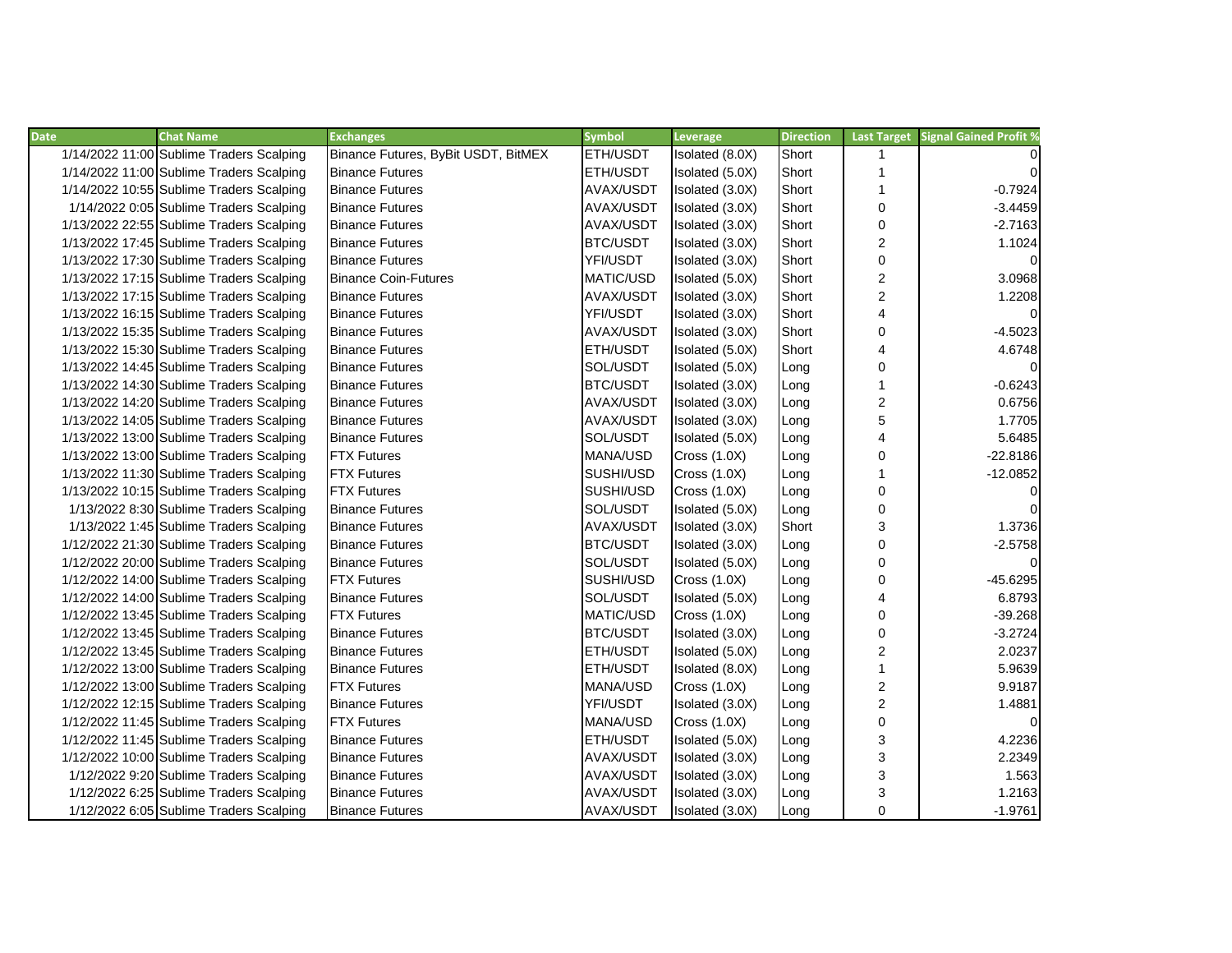| <b>Date</b> | <b>Chat Name</b>                         | <b>Exchanges</b>                    | <b>Symbol</b>   | Leverage            | <b>Direction</b> | <b>Last Target</b>      | <b>Signal Gained Profit %</b> |
|-------------|------------------------------------------|-------------------------------------|-----------------|---------------------|------------------|-------------------------|-------------------------------|
|             | 1/12/2022 5:55 Sublime Traders Scalping  | <b>Binance Futures</b>              | AVAX/USDT       | Isolated (3.0X)     | Long             | 3                       | 0.9036                        |
|             | 1/11/2022 17:15 Sublime Traders Scalping | <b>FTX Futures</b>                  | MATIC/USD       | <b>Cross (1.0X)</b> | Long             | $\overline{c}$          | 12.7653                       |
|             | 1/11/2022 16:40 Sublime Traders Scalping | <b>Binance Futures</b>              | AVAX/USDT       | Isolated (3.0X)     | Long             | $\boldsymbol{2}$        | 1.1278                        |
|             | 1/11/2022 16:30 Sublime Traders Scalping | <b>Binance Futures</b>              | <b>BTC/USDT</b> | Isolated (3.0X)     | Long             | $\overline{2}$          | 1.1741                        |
|             | 1/11/2022 16:15 Sublime Traders Scalping | <b>FTX Futures</b>                  | SUSHI/USD       | Cross(1.0X)         | Long             | $\mathbf 0$             | $\Omega$                      |
|             | 1/11/2022 16:15 Sublime Traders Scalping | <b>FTX</b> Futures                  | MANA/USD        | <b>Cross (1.0X)</b> | Long             | $\overline{c}$          | 13.1726                       |
|             | 1/11/2022 16:15 Sublime Traders Scalping | <b>Binance Futures</b>              | YFI/USDT        | Isolated (3.0X)     | Long             | $\overline{c}$          | 1.9543                        |
|             | 1/11/2022 16:15 Sublime Traders Scalping | <b>Binance Futures</b>              | ETH/USDT        | Isolated (5.0X)     | Long             | $\overline{\mathbf{4}}$ | 5.4843                        |
|             | 1/11/2022 16:05 Sublime Traders Scalping | <b>Binance Futures</b>              | AVAX/USDT       | Isolated (3.0X)     | Long             | $\mathbf 0$             |                               |
|             | 1/11/2022 16:00 Sublime Traders Scalping | <b>FTX Futures</b>                  | MATIC/USD       | Cross $(1.0X)$      | Long             | 5                       | 32.724                        |
|             | 1/11/2022 14:35 Sublime Traders Scalping | <b>Binance Futures</b>              | AVAX/USDT       | Isolated (3.0X)     | Short            | $\mathbf 0$             | $-3.0131$                     |
|             | 1/11/2022 14:00 Sublime Traders Scalping | <b>Binance Futures</b>              | YFI/USDT        | Isolated (3.0X)     | Long             | $\mathbf 0$             | $\Omega$                      |
|             | 1/11/2022 14:00 Sublime Traders Scalping | <b>FTX Futures</b>                  | MATIC/USD       | <b>Cross (1.0X)</b> | Long             | 0                       | $-39.1982$                    |
|             | 1/11/2022 13:15 Sublime Traders Scalping | <b>FTX Futures</b>                  | SUSHI/USD       | <b>Cross (1.0X)</b> | Long             |                         |                               |
|             | 1/11/2022 12:00 Sublime Traders Scalping | <b>FTX Futures</b>                  | MATIC/USD       | Cross $(1.0X)$      | Long             | 4                       | 23.6872                       |
|             | 1/11/2022 8:25 Sublime Traders Scalping  | <b>Binance Futures</b>              | AVAX/USDT       | Isolated (3.0X)     | Long             | $\mathbf 0$             | $-2.4132$                     |
|             | 1/11/2022 8:15 Sublime Traders Scalping  | <b>Binance Futures</b>              | ETH/USDT        | Isolated (5.0X)     | Long             | 0                       | $-4.3723$                     |
|             | 1/11/2022 5:00 Sublime Traders Scalping  | <b>Binance Futures</b>              | <b>BTC/USDT</b> | Isolated (3.0X)     | Long             |                         | $-0.8524$                     |
|             | 1/11/2022 4:00 Sublime Traders Scalping  | <b>FTX Futures</b>                  | MATIC/USD       | <b>Cross (1.0X)</b> | Long             | 0                       | $-38.4166$                    |
|             | 1/11/2022 2:30 Sublime Traders Scalping  | <b>Binance Futures</b>              | AVAX/USDT       | Isolated (3.0X)     | Long             | $\overline{c}$          | 0.8132                        |
|             | 1/10/2022 14:30 Sublime Traders Scalping | <b>Binance Coin-Futures</b>         | MATIC/USD       | Isolated (5.0X)     | Short            | 1                       | $-4.8818$                     |
|             | 1/10/2022 14:30 Sublime Traders Scalping | <b>Binance Futures</b>              | YFI/USDT        | Isolated (3.0X)     | Short            | $\mathbf 0$             | $\Omega$                      |
|             | 1/10/2022 14:30 Sublime Traders Scalping | <b>Binance Futures</b>              | ETH/USDT        | Isolated (5.0X)     | Short            |                         | $\Omega$                      |
|             | 1/10/2022 14:30 Sublime Traders Scalping | <b>Binance Futures</b>              | <b>BTC/USDT</b> | Isolated (3.0X)     | Short            |                         | $-1.1188$                     |
|             | 1/10/2022 14:20 Sublime Traders Scalping | <b>Binance Futures</b>              | AVAX/USDT       | Isolated (3.0X)     | Short            | 1                       | $-1.6256$                     |
|             | 1/10/2022 14:15 Sublime Traders Scalping | <b>Binance Futures</b>              | SOL/USDT        | Isolated (5.0X)     | Short            | 5                       | 7.6445                        |
|             | 1/10/2022 14:00 Sublime Traders Scalping | <b>Binance Futures</b>              | <b>BTC/USDT</b> | Isolated (3.0X)     | Short            | 5                       | 2.4921                        |
|             | 1/10/2022 13:15 Sublime Traders Scalping | <b>Binance Futures</b>              | ETH/USDT        | Isolated (5.0X)     | Short            | $\overline{\mathbf{4}}$ | 5.5867                        |
|             | 1/10/2022 13:15 Sublime Traders Scalping | <b>Binance Futures</b>              | AVAX/USDT       | Isolated (3.0X)     | Short            | 5                       | 4.1068                        |
|             | 1/10/2022 12:15 Sublime Traders Scalping | Binance Coin-Futures, ByBit, BitMEX | BTC/USD         | Isolated (5.0X)     | Short            | 3                       | 4.5912                        |
|             | 1/10/2022 12:15 Sublime Traders Scalping | <b>Binance Futures</b>              | AVAX/USDT       | Isolated (3.0X)     | Short            | 5                       | 2.8712                        |
|             | 1/10/2022 1:15 Sublime Traders Scalping  | <b>FTX Futures</b>                  | YFI/USD         | Cross $(1.0X)$      | Short            | 3                       | 43.3264                       |
|             | 1/9/2022 19:30 Sublime Traders Scalping  | <b>Binance Futures</b>              | <b>BTC/USDT</b> | Isolated (5.0X)     | Long             | 0                       | $-5.4563$                     |
|             | 1/9/2022 18:30 Sublime Traders Scalping  | <b>FTX Futures</b>                  | MATIC/USD       | <b>Cross (1.0X)</b> | Long             | 3                       | 17.9476                       |
|             | 1/9/2022 17:00 Sublime Traders Scalping  | <b>FTX Futures</b>                  | SUSHI/USD       | <b>Cross (1.0X)</b> | Long             |                         | $-17.0887$                    |
|             | 1/9/2022 17:00 Sublime Traders Scalping  | <b>Binance Futures</b>              | AVAX/USDT       | Isolated (5.0X)     | Long             | 4                       | 6.8905                        |
|             | 1/9/2022 11:15 Sublime Traders Scalping  | <b>FTX Futures</b>                  | SUSHI/USD       | Cross $(1.0X)$      | Long             | 0                       |                               |
|             | 1/8/2022 22:30 Sublime Traders Scalping  | <b>Binance Futures</b>              | <b>BTC/USDT</b> | Isolated (5.0X)     | Long             | $\mathbf 0$             | $-7.6884$                     |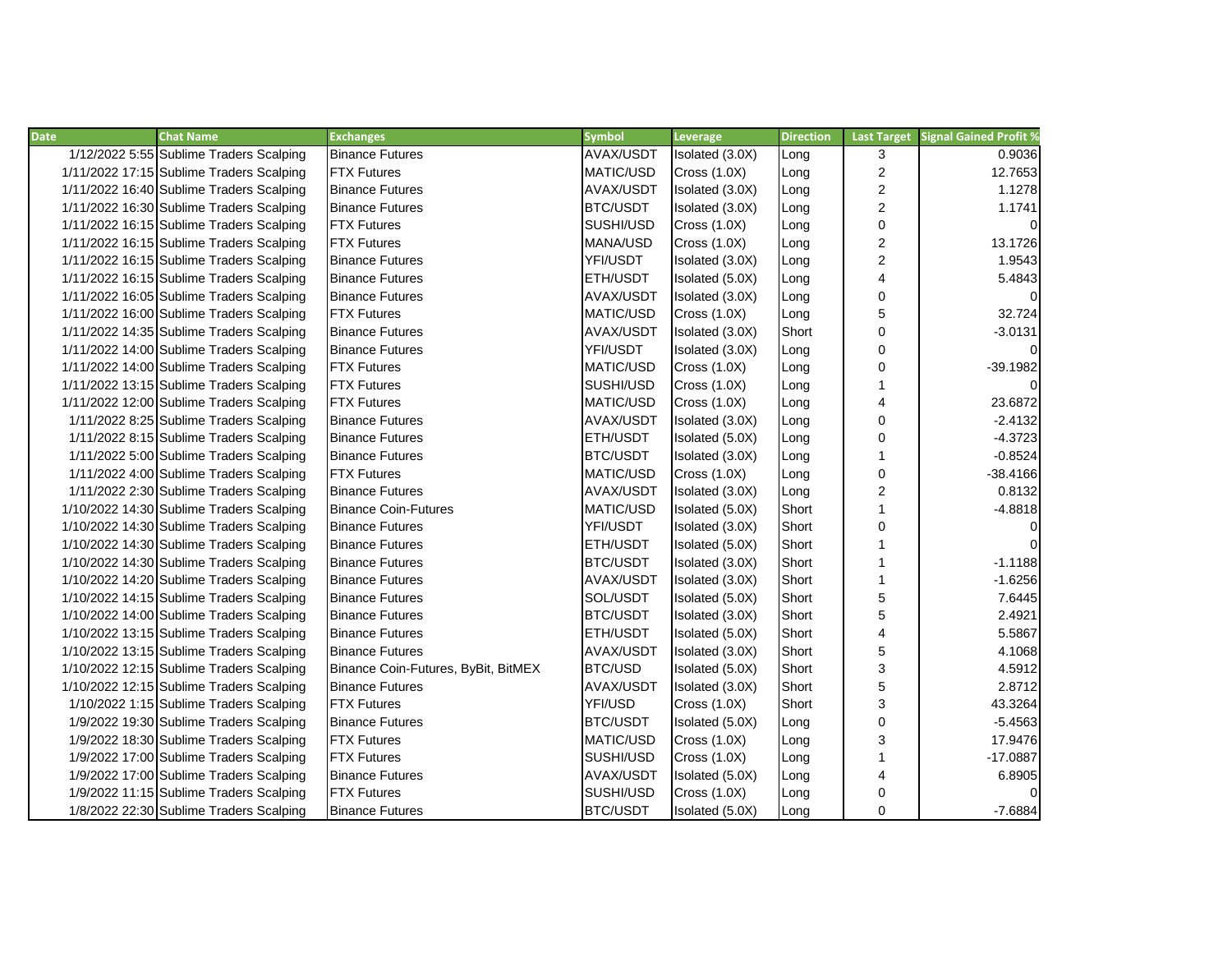| <b>Date</b> | <b>Chat Name</b>                        | <b>Exchanges</b>                    | <b>Symbol</b>    | Leverage            | <b>Direction</b> | <b>Last Target</b> | <b>Signal Gained Profit %</b> |
|-------------|-----------------------------------------|-------------------------------------|------------------|---------------------|------------------|--------------------|-------------------------------|
|             | 1/8/2022 18:15 Sublime Traders Scalping | <b>FTX Futures</b>                  | SUSHI/USD        | <b>Cross (1.0X)</b> | Short            | $\mathbf{1}$       | $\Omega$                      |
|             | 1/8/2022 18:00 Sublime Traders Scalping | <b>FTX Futures</b>                  | YFI/USD          | <b>Cross (1.0X)</b> | Short            | $\mathbf{1}$       | $-9.2453$                     |
|             | 1/8/2022 18:00 Sublime Traders Scalping | <b>Binance Coin-Futures</b>         | EGLD/USD         | Isolated (5.0X)     | Short            | $\mathbf{1}$       | $-2.1044$                     |
|             | 1/8/2022 17:45 Sublime Traders Scalping | <b>FTX Futures</b>                  | MANA/USD         | <b>Cross (1.0X)</b> | Short            | 3                  | 26.8114                       |
|             | 1/8/2022 17:45 Sublime Traders Scalping | <b>Binance Coin-Futures</b>         | MATIC/USD        | Isolated (5.0X)     | Short            | 3                  | 4.8015                        |
|             | 1/8/2022 17:15 Sublime Traders Scalping | ByBit, BitMEX, Binance Coin-Futures | BTC/USD          | Isolated (5.0X)     | Short            | $\overline{c}$     | 3.2341                        |
|             | 1/8/2022 17:15 Sublime Traders Scalping | Binance Coin-Futures, BitMEX        | AVAX/USD         | Isolated (5.0X)     | Short            | $\overline{c}$     | 2.8077                        |
|             | 1/8/2022 17:00 Sublime Traders Scalping | <b>Binance Coin-Futures</b>         | EGLD/USD         | Isolated (5.0X)     | Short            | 3                  | 11.5391                       |
|             | 1/8/2022 16:45 Sublime Traders Scalping | <b>FTX Futures</b>                  | SUSHI/USD        | <b>Cross (1.0X)</b> | Short            | $\overline{4}$     | 47.8568                       |
|             | 1/8/2022 16:45 Sublime Traders Scalping | <b>Binance Coin-Futures</b>         | MATIC/USD        | Isolated (5.0X)     | Short            | 5                  | 6.522                         |
|             | 1/8/2022 15:30 Sublime Traders Scalping | BitMEX, Binance Coin-Futures        | AVAX/USD         | Isolated (5.0X)     | Short            | 5                  | 6.879                         |
|             | 1/8/2022 15:15 Sublime Traders Scalping | <b>FTX Futures</b>                  | MANA/USD         | Cross(1.0X)         | Short            | 4                  | 31.5946                       |
|             | 1/8/2022 15:00 Sublime Traders Scalping | BitMEX, Binance Coin-Futures        | AVAX/USD         | Isolated (5.0X)     | Short            | 0                  | $\Omega$                      |
|             | 1/7/2022 23:00 Sublime Traders Scalping | <b>Binance Coin-Futures</b>         | EGLD/USD         | Isolated (5.0X)     | Short            | 0                  | $-0.0541$                     |
|             | 1/7/2022 22:45 Sublime Traders Scalping | <b>FTX Futures</b>                  | MANA/USD         | <b>Cross (1.0X)</b> | Short            | 0                  | $\overline{0}$                |
|             | 1/7/2022 22:15 Sublime Traders Scalping | <b>Binance Coin-Futures</b>         | MATIC/USD        | Isolated (5.0X)     | Short            | $\overline{c}$     | 2.0835                        |
|             | 1/7/2022 16:00 Sublime Traders Scalping | Binance Futures, BitMEX, ByBit USDT | ETH/USDT         | Isolated (8.0X)     | Short            | 3                  | 14.3619                       |
|             | 1/7/2022 15:45 Sublime Traders Scalping | Binance Coin-Futures, BitMEX, ByBit | BTC/USD          | Isolated (5.0X)     | Short            | $\mathbf{1}$       | $-1.3406$                     |
|             | 1/7/2022 4:30 Sublime Traders Scalping  | ByBit, Binance Coin-Futures, BitMEX | BTC/USD          | Isolated (5.0X)     | Short            | 0                  | $\Omega$                      |
|             | 1/7/2022 4:00 Sublime Traders Scalping  | <b>Binance Coin-Futures</b>         | EGLD/USD         | Isolated (5.0X)     | Short            | $\overline{c}$     | 9.4768                        |
|             | 1/7/2022 4:00 Sublime Traders Scalping  | BitMEX, ByBit USDT, Binance Futures | ETH/USDT         | Isolated (8.0X)     | Short            | 3                  | 9.8359                        |
|             | 1/7/2022 3:30 Sublime Traders Scalping  | BitMEX, ByBit, Binance Coin-Futures | BTC/USD          | Isolated (5.0X)     | Short            | 0                  | $\Omega$                      |
|             | 1/7/2022 0:00 Sublime Traders Scalping  | <b>FTX Futures</b>                  | MANA/USD         | <b>Cross (1.0X)</b> | Long             | 0                  | $\Omega$                      |
|             | 1/6/2022 20:30 Sublime Traders Scalping | <b>Binance Futures</b>              | YFI/USDT         | Isolated (5.0X)     | Long             | 0                  | $-16.0758$                    |
|             | 1/6/2022 14:15 Sublime Traders Scalping | <b>FTX Futures</b>                  | MANA/USD         | Cross $(1.0X)$      | Long             | 3                  | 42.8462                       |
|             | 1/6/2022 10:00 Sublime Traders Scalping | <b>FTX Futures</b>                  | YFI/USD          | <b>Cross (1.0X)</b> | Short            | 0                  | $-61.9189$                    |
|             | 1/6/2022 10:00 Sublime Traders Scalping | Binance Futures, BitMEX, ByBit USDT | ETH/USDT         | Isolated (8.0X)     | Short            | 0                  | $\overline{0}$                |
|             | 1/6/2022 9:45 Sublime Traders Scalping  | <b>Binance Coin-Futures</b>         | <b>MATIC/USD</b> | Isolated (5.0X)     | Short            | 1                  | $-4.942$                      |
|             | 1/6/2022 4:00 Sublime Traders Scalping  | <b>FTX Futures</b>                  | YFI/USD          | <b>Cross (1.0X)</b> | Short            | 0                  | $-69.1193$                    |
|             | 1/6/2022 4:00 Sublime Traders Scalping  | <b>Binance Coin-Futures</b>         | EGLD/USD         | Isolated (5.0X)     | Short            | 0                  | $-24.1983$                    |
|             | 1/6/2022 4:00 Sublime Traders Scalping  | ByBit, Binance Coin-Futures, BitMEX | BTC/USD          | Isolated (5.0X)     | Short            | 1                  | $-1.1743$                     |
|             | 1/5/2022 23:00 Sublime Traders Scalping | BitMEX, Binance Futures, ByBit USDT | <b>ETH/USDT</b>  | Isolated (8.0X)     | Short            | 5                  | 15.9876                       |
|             | 1/5/2022 22:30 Sublime Traders Scalping | <b>FTX Futures</b>                  | YFI/USD          | <b>Cross (1.0X)</b> | Short            | 0                  | $-90.3419$                    |
|             | 1/5/2022 22:30 Sublime Traders Scalping | <b>Binance Coin-Futures</b>         | <b>MATIC/USD</b> | Isolated (5.0X)     | Short            | 3                  | 8.1957                        |
|             | 1/5/2022 22:15 Sublime Traders Scalping | <b>FTX Futures</b>                  | MANA/USD         | <b>Cross (1.0X)</b> | Short            | $\overline{4}$     | 58.3531                       |
|             | 1/5/2022 20:30 Sublime Traders Scalping | <b>Binance Coin-Futures</b>         | EGLD/USD         | Isolated (5.0X)     | Short            | 3                  | 26.8433                       |
|             | 1/5/2022 20:15 Sublime Traders Scalping | <b>Binance Coin-Futures</b>         | MATIC/USD        | Isolated (5.0X)     | Short            | 2                  | 3.431                         |
|             | 1/5/2022 20:15 Sublime Traders Scalping | <b>FTX Futures</b>                  | YFI/USD          | <b>Cross (1.0X)</b> | Short            | 3                  | 80.0591                       |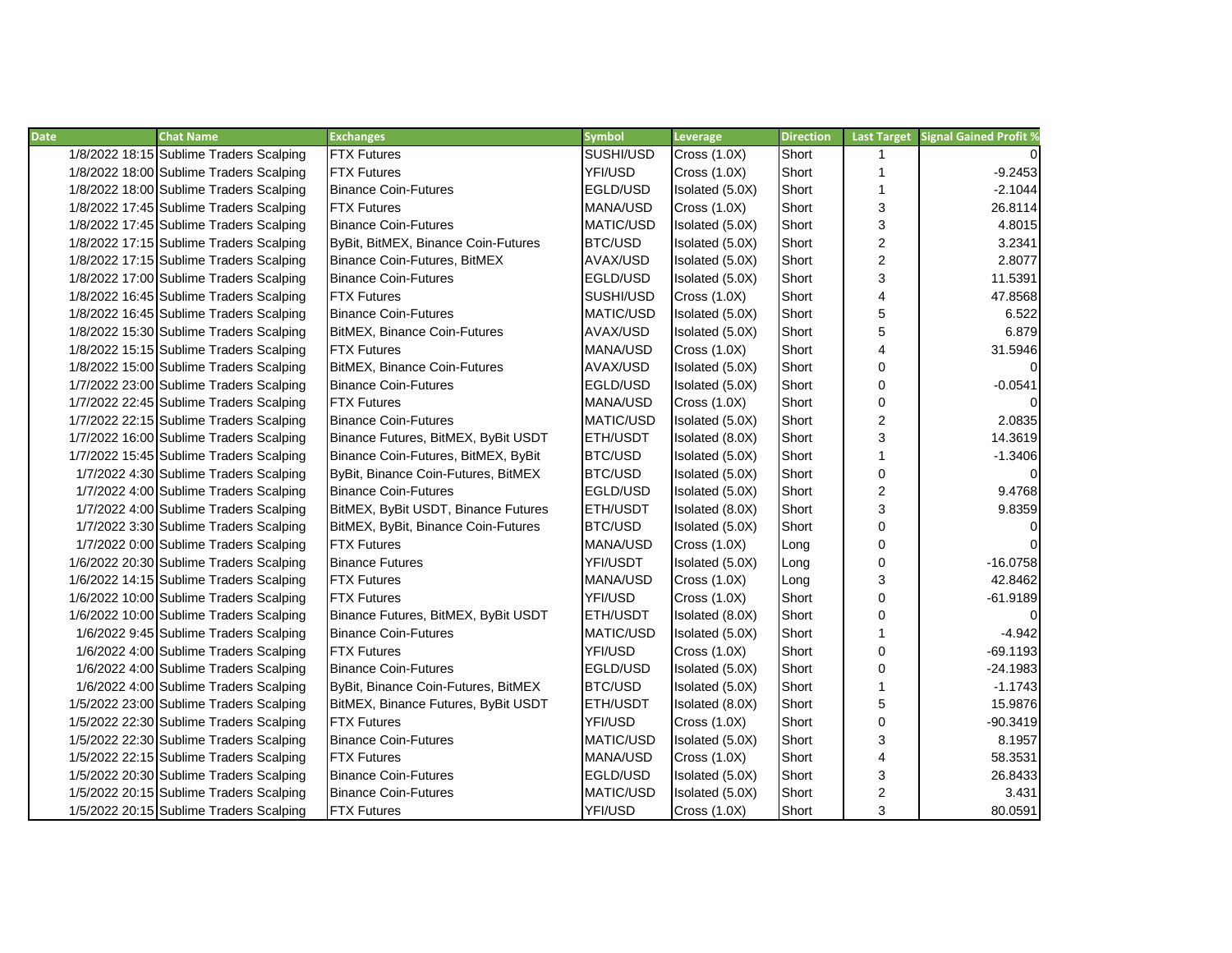| <b>Date</b> | <b>Chat Name</b>                        | <b>Exchanges</b>                    | <b>Symbol</b>    | Leverage            | <b>Direction</b> | <b>Last Target</b> | <b>Signal Gained Profit %</b> |
|-------------|-----------------------------------------|-------------------------------------|------------------|---------------------|------------------|--------------------|-------------------------------|
|             | 1/5/2022 20:15 Sublime Traders Scalping | ByBit, BitMEX, Binance Coin-Futures | BTC/USD          | Isolated (5.0X)     | Short            | 3                  | 11.2783                       |
|             | 1/5/2022 20:01 Sublime Traders Scalping | <b>FTX Futures</b>                  | MANA/USD         | <b>Cross (1.0X)</b> | Short            | 4                  | 33.5955                       |
|             | 1/5/2022 20:00 Sublime Traders Scalping | ByBit USDT, BitMEX, Binance Futures | <b>ETH/USDT</b>  | Isolated (8.0X)     | Short            | 4                  | 6.936                         |
|             | 1/5/2022 20:00 Sublime Traders Scalping | <b>Binance Coin-Futures</b>         | EGLD/USD         | Isolated (5.0X)     | Short            | 3                  | 20.2746                       |
|             | 1/5/2022 19:45 Sublime Traders Scalping | <b>Binance Coin-Futures</b>         | <b>MATIC/USD</b> | Isolated (5.0X)     | Short            | $\mathbf 0$        | <sup>0</sup>                  |
|             | 1/5/2022 19:30 Sublime Traders Scalping | <b>FTX Futures</b>                  | MANA/USD         | <b>Cross (1.0X)</b> | Short            | 5                  | 29.8258                       |
|             | 1/5/2022 19:15 Sublime Traders Scalping | BitMEX, Binance Coin-Futures, ByBit | BTC/USD          | Isolated (5.0X)     | Short            | 3                  | 7.6982                        |
|             | 1/5/2022 18:00 Sublime Traders Scalping | <b>FTX Futures</b>                  | YFI/USD          | <b>Cross (1.0X)</b> | Short            | 3                  | 47.9247                       |
|             | 1/5/2022 17:45 Sublime Traders Scalping | <b>Binance Coin-Futures</b>         | <b>MATIC/USD</b> | Isolated (5.0X)     | Short            | $\overline{c}$     | 2.2558                        |
|             | 1/5/2022 17:45 Sublime Traders Scalping | <b>FTX Futures</b>                  | MANA/USD         | Cross $(1.0X)$      | Short            | 3                  | 11.732                        |
|             | 1/5/2022 12:15 Sublime Traders Scalping | <b>FTX Futures</b>                  | YFI/USD          | <b>Cross (1.0X)</b> | Short            | $\mathbf 0$        | $-32.1459$                    |
|             | 1/5/2022 11:00 Sublime Traders Scalping | <b>Binance Futures</b>              | EGLD/USDT        | Isolated (5.0X)     | Long             | $\mathbf 0$        | $-11.3928$                    |
|             | 1/5/2022 10:00 Sublime Traders Scalping | <b>Binance Futures</b>              | <b>BNB/USDT</b>  | Isolated (10.0X)    | Long             | $\mathbf 0$        | $\Omega$                      |
|             | 1/5/2022 7:30 Sublime Traders Scalping  | <b>Binance Futures</b>              | EGLD/USDT        | Isolated (5.0X)     | Long             | 0                  | $-10.429$                     |
|             | 1/4/2022 23:15 Sublime Traders Scalping | <b>Binance Coin-Futures</b>         | MATIC/USD        | Isolated (5.0X)     | Short            | 1                  | $-2.4861$                     |
|             | 1/4/2022 23:00 Sublime Traders Scalping | <b>FTX Futures</b>                  | YFI/USD          | Cross $(1.0X)$      | Short            | 1                  | $-6.0759$                     |
|             | 1/4/2022 19:00 Sublime Traders Scalping | <b>FTX Futures</b>                  | YFI/USD          | <b>Cross (1.0X)</b> | Short            | $\mathbf 0$        | $-43.0786$                    |
|             | 1/4/2022 19:00 Sublime Traders Scalping | BitMEX, ByBit, Binance Coin-Futures | BTC/USD          | Isolated (5.0X)     | Short            | $\mathbf 0$        | $-5.6339$                     |
|             | 1/4/2022 18:00 Sublime Traders Scalping | <b>FTX Futures</b>                  | YFI/USD          | <b>Cross (1.0X)</b> | Short            | 3                  | 45.2127                       |
|             | 1/4/2022 15:00 Sublime Traders Scalping | <b>Binance Futures</b>              | <b>BNB/USDT</b>  | Isolated (10.0X)    | Long             | $\mathbf 0$        | $-16.6827$                    |
|             | 1/4/2022 12:00 Sublime Traders Scalping | <b>Binance Futures</b>              | ETH/USDT         | Isolated (8.0X)     | Long             | 3                  | 5.2479                        |
|             | 1/4/2022 2:15 Sublime Traders Scalping  | <b>FTX Futures</b>                  | <b>MANA/USD</b>  | Cross(1.0X)         | Short            | $\mathbf 0$        | $-29.4202$                    |
|             | 1/4/2022 2:00 Sublime Traders Scalping  | <b>FTX Futures</b>                  | YFI/USD          | <b>Cross (1.0X)</b> | Short            | $\mathbf 0$        | $-47.4001$                    |
|             | 1/4/2022 1:45 Sublime Traders Scalping  | <b>FTX Futures</b>                  | MANA/USD         | <b>Cross (1.0X)</b> | Short            | 4                  | 20.9821                       |
|             | 1/3/2022 21:00 Sublime Traders Scalping | Binance Futures, ByBit USDT, BitMEX | <b>ETH/USDT</b>  | Isolated (8.0X)     | Short            | $\mathbf 0$        | $\Omega$                      |
|             | 1/3/2022 20:45 Sublime Traders Scalping | <b>Binance Coin-Futures</b>         | MATIC/USD        | Isolated (5.0X)     | Short            | 0                  | $-7.1762$                     |
|             | 1/3/2022 20:30 Sublime Traders Scalping | <b>FTX Futures</b>                  | MANA/USD         | Cross $(1.0X)$      | Short            | 0                  | $-21.5214$                    |
|             | 1/3/2022 20:30 Sublime Traders Scalping | ByBit, Binance Coin-Futures, BitMEX | BTC/USD          | Isolated (5.0X)     | Short            | $\mathbf 0$        | $-4.9562$                     |
|             | 1/3/2022 16:15 Sublime Traders Scalping | <b>Binance Coin-Futures</b>         | MATIC/USD        | Isolated (5.0X)     | Short            | 5                  | 3.5844                        |
|             | 1/3/2022 16:00 Sublime Traders Scalping | <b>FTX Futures</b>                  | MANA/USD         | <b>Cross (1.0X)</b> | Short            | 4                  | 12.9969                       |
|             | 1/3/2022 16:00 Sublime Traders Scalping | ByBit, BitMEX, Binance Coin-Futures | BTC/USD          | Isolated (5.0X)     | Short            | 3                  | 5.0152                        |
|             | 1/3/2022 3:45 Sublime Traders Scalping  | BitMEX, ByBit, Binance Coin-Futures | <b>BTC/USD</b>   | Isolated (5.0X)     | Short            | $\mathbf 0$        | $-3.2808$                     |
|             | 1/3/2022 1:45 Sublime Traders Scalping  | <b>Binance Coin-Futures</b>         | MATIC/USD        | Isolated (5.0X)     | Short            | 4                  | 3.656                         |
|             | 1/3/2022 1:15 Sublime Traders Scalping  | <b>Binance Futures</b>              | YFI/USDT         | Isolated (5.0X)     | Long             | 1                  | $-2.2168$                     |
|             | 1/2/2022 21:30 Sublime Traders Scalping | <b>Binance Coin-Futures</b>         | MATIC/USD        | Isolated (5.0X)     | Short            | $\pmb{0}$          | $-3.9439$                     |
|             | 1/2/2022 21:00 Sublime Traders Scalping | <b>Binance Futures</b>              | YFI/USDT         | Isolated (5.0X)     | Long             | 3                  | 13.6546                       |
|             | 1/2/2022 17:00 Sublime Traders Scalping | <b>FTX Futures</b>                  | MANA/USD         | Cross $(1.0X)$      | Long             | 0                  | $-15.0501$                    |
|             | 1/2/2022 17:00 Sublime Traders Scalping | <b>Binance Futures</b>              | <b>ETH/USDT</b>  | Isolated (8.0X)     | Long             | 0                  | $\overline{0}$                |